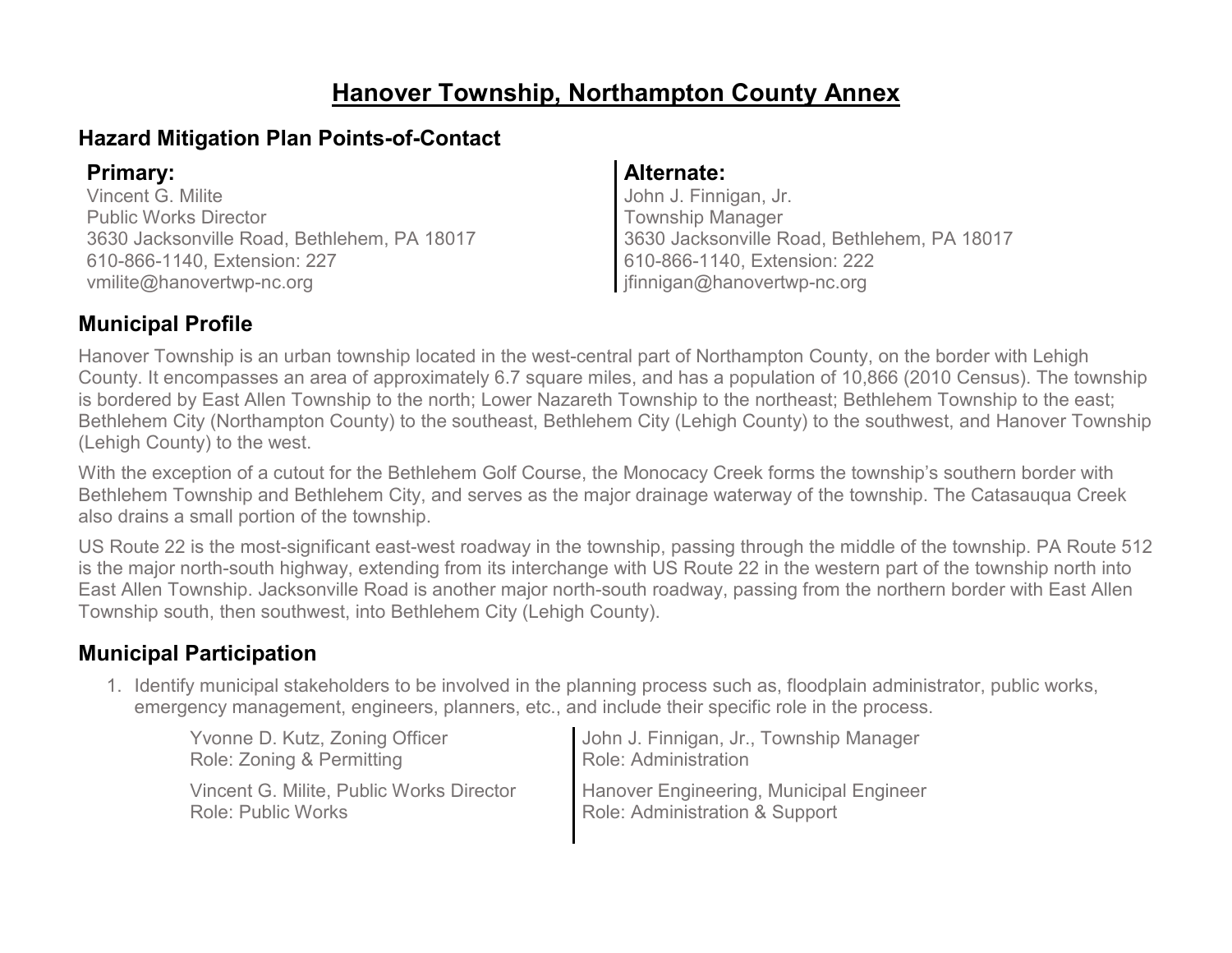#### **Municipal Participation –** *continued*

2. Identify community stakeholders such as; neighborhood groups, religious groups, major employers / businesses, etc., that will be informed and / or involved in the planning process and describe how they will be involved.

Hanover Township is part of the Colonial Regional Police Department, who in conjunctions with the Volunteer Fire and Ambulance companies provide the primary emergency management services. Businesses are primarily informed / notified during the planning and permitting phases of their building and occupancy.

3. Describe how the public **will be engaged** in the current planning process examples, newsletters, social media, etc., **and how they were engaged** since the 2013 Hazard Mitigation Plan.

The Township maintains a website, including email notifications, issues seasonal newsletters and has incorporated digital signs for public awareness and information.

#### **Compliance with the National Flood Insurance Program (NFIP)**

| <b>Topic</b>                                                                                                                                      | Identify source of information, if<br>different from the one listed.  | <b>Additional Comments</b>                                                                              |
|---------------------------------------------------------------------------------------------------------------------------------------------------|-----------------------------------------------------------------------|---------------------------------------------------------------------------------------------------------|
| <b>1. Staff Resources</b>                                                                                                                         |                                                                       |                                                                                                         |
| Is the Community Floodplain Administrator (FPA) or NFIP Coordinator certified?                                                                    | <b>Community FPA</b>                                                  | <b>No</b>                                                                                               |
| Is floodplain management an auxiliary function?                                                                                                   | <b>Community FPA</b>                                                  | <b>Yes</b>                                                                                              |
| Provide an explanation of NFIP administration services (e.g., permit review,<br>GGIS, education or outreach, inspections, engineering capability) | <b>Community FPA</b>                                                  | Primarily handled by the Zoning<br>Office and Municipal Engineer during<br>the planning and permitting. |
| What are the barriers to running an effective NFIP program in the community, if<br>any?                                                           | <b>Community FPA</b>                                                  | Public awareness and municipal<br>resources.                                                            |
| 2. Compliance History                                                                                                                             |                                                                       |                                                                                                         |
| Is the community in good standing with the NFIP?                                                                                                  | State NFIP Coordinator, FEMA NFIP<br>Specialist, or community records | Yes                                                                                                     |
| Are there any outstanding compliance issues (i.e., current violations)?                                                                           |                                                                       | N <sub>o</sub>                                                                                          |
| When was the most recent Community Assistance Visits (CAV) or Community<br>Assistance Contact (CAC)?                                              |                                                                       | Unknown                                                                                                 |
| Is a CAV or CAC scheduled or needed?                                                                                                              |                                                                       | <b>No</b>                                                                                               |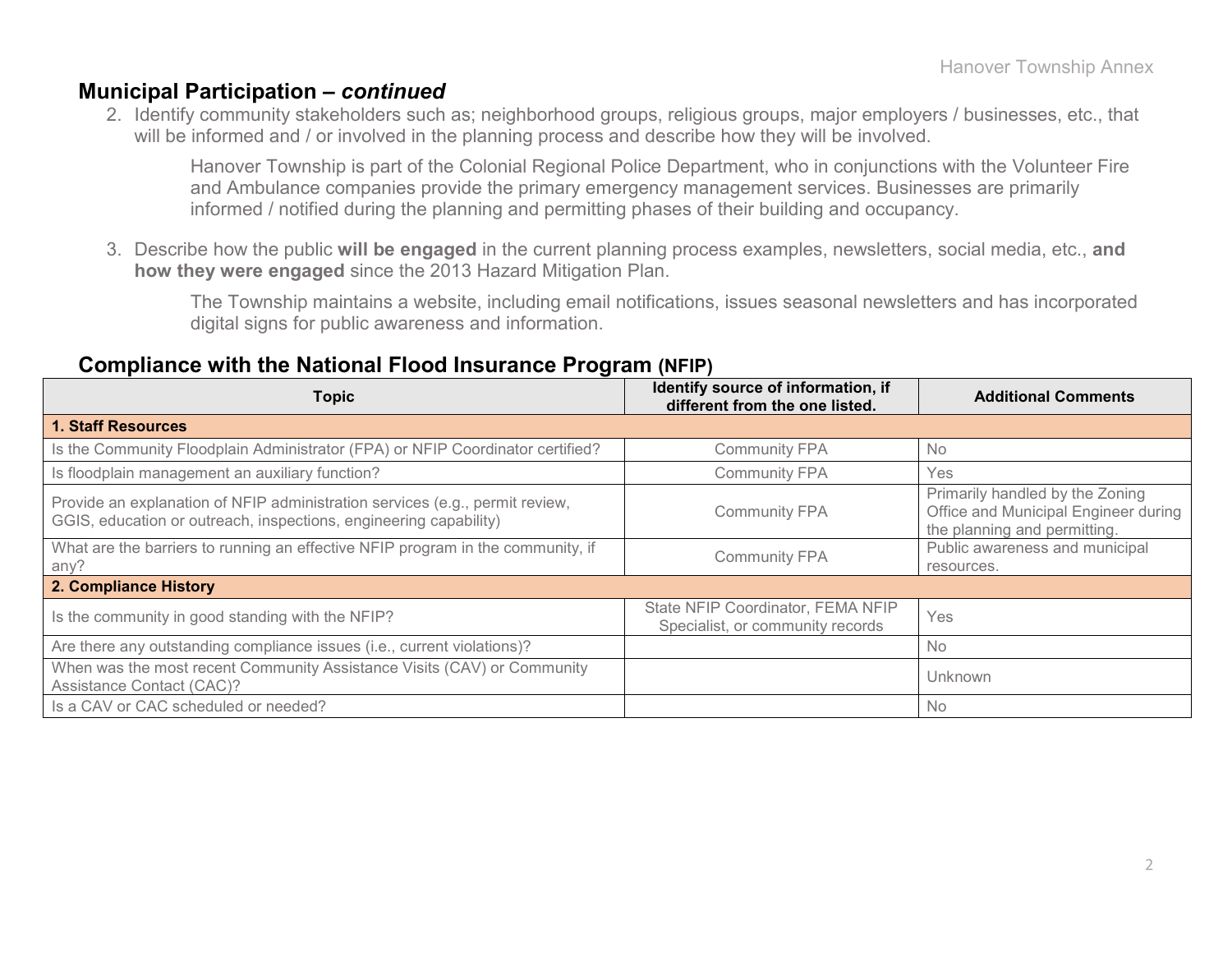### **Compliance with the National Flood Insurance Program (NFIP)** *– continued*

| <b>Topic</b>                                                                                                                                     | Identify source of information, if<br>different from the one listed.     | <b>Additional Comments</b>                                                      |
|--------------------------------------------------------------------------------------------------------------------------------------------------|--------------------------------------------------------------------------|---------------------------------------------------------------------------------|
| 3. Regulation                                                                                                                                    |                                                                          |                                                                                 |
| When did the community enter the NFIP?                                                                                                           | <b>NFIP Community Status Book</b>                                        | Unknown                                                                         |
| Are the Flood Insurance Rate Maps (FIRMs) digital or paper? How are residents<br>assisted with mapping?                                          | <b>Community FPA</b>                                                     | Both digital and hard copy                                                      |
| Do floodplain regulations meet or exceed FEMA or State minimum requirements?<br>If so, in what ways?                                             | <b>Community FPA</b>                                                     | The local flood plain ordinance was<br>adopted after the most recent<br>update. |
| Describe the permitting process                                                                                                                  | Community FPA, State, FEMA NFIP                                          | Zoning Officer reviews and permits.                                             |
| <b>4. Insurance Summary</b>                                                                                                                      |                                                                          |                                                                                 |
| How many NFIP policies are in the community?<br>What is the total premium and coverage?                                                          | State NFIP Coordinator or<br><b>FEMA NFIP Specialist</b>                 |                                                                                 |
| How many claims have been paid in the community? What is the total amount of<br>paid claims? How many substantial damage claims have there been? | FEMA NFIP or Insurance Specialist                                        | <b>TBD</b>                                                                      |
| How many structures are exposed to flood risk within the community?                                                                              | <b>Community FPA or GIS Analyst</b>                                      | $+/- 18$                                                                        |
| Describe any areas of flood risk with limited NFIP policy coverage                                                                               | Community FPA or FEMA Insurance<br>Specialist                            | 31 parcels in 1% annual flood                                                   |
| 5. Community Rating System (CRS)                                                                                                                 |                                                                          |                                                                                 |
| Does the community participate in CRS?                                                                                                           | Community FPA, State, or FEMA NFIP                                       | <b>No</b>                                                                       |
| If so, what is the community's CRS Class Ranking?                                                                                                | Flood Insurance Manual<br>(http://www.fema.gov/floodinsurancemanual.gov) |                                                                                 |
| What categories and activities provide CRS points and how can the Class be<br>improved?                                                          |                                                                          |                                                                                 |
| Does the plan include CRS planning requirements?                                                                                                 | Community FPA, FEMA CRS<br>Coordinator, or ISO representative            |                                                                                 |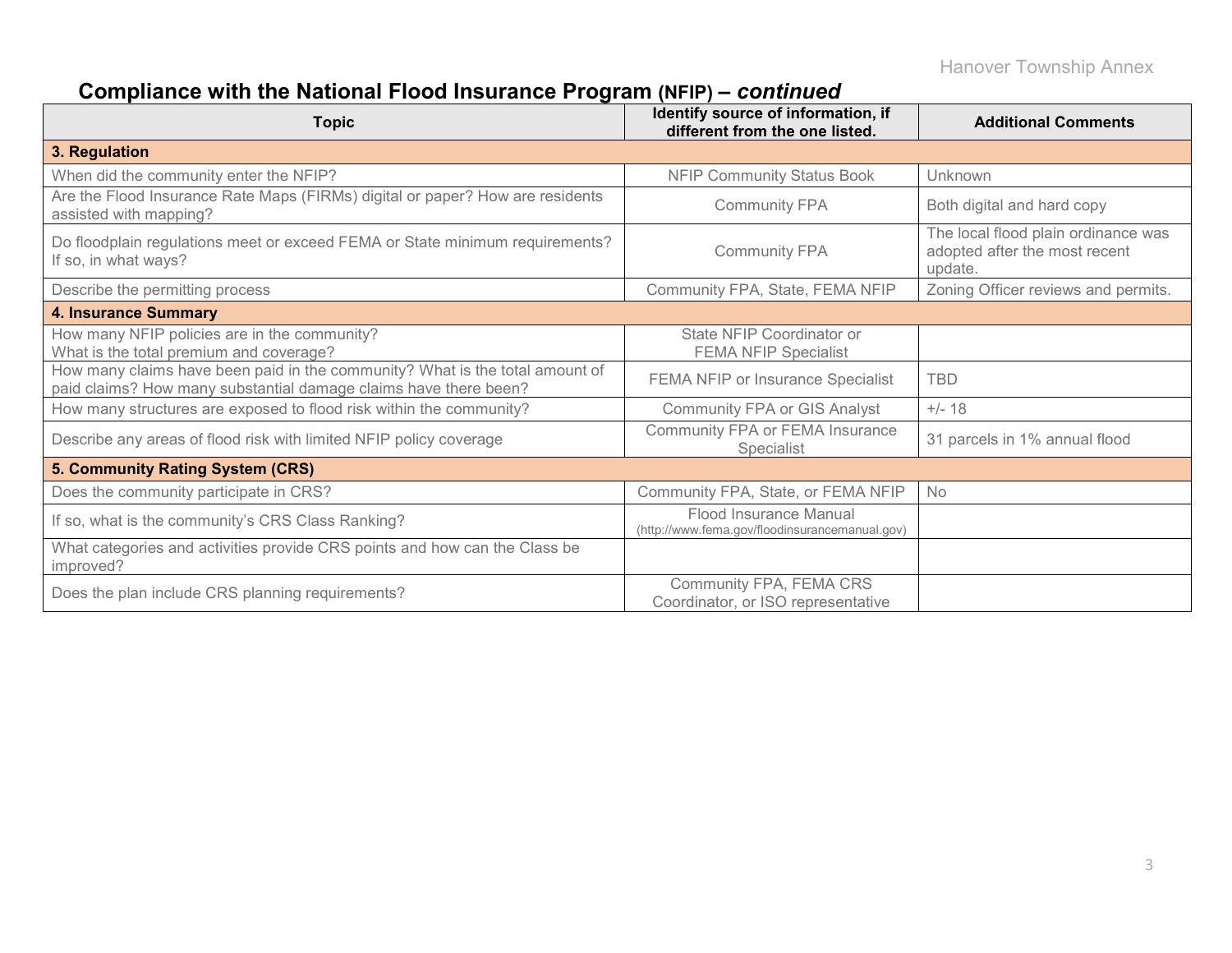### **Community Assets**

Community assets are defined to include anything that is important to the character as well as the function of a community, and can be described in four categories, they are; people, economy, natural environment and built environment. Please identify the community assets and location under each category.

#### **1. People**

 Concentrations of vulnerable populations such as the elderly, physically or mentally disabled, non-English speaking, and the medically or chemically dependent.

The Township is a typical suburban location with various high-density residential facilities including age restricted, dispersed throughout the Township.

 Types of visiting populations where large numbers of people are concentrated such as visitors for special events and students.

In addition to various churches, schools, and the Hanover Township Community Center, the easterly, and portions of the westerly sections of the Township consist of business parks, which experience an influx of people during typical business hours.

#### **2. Economy**

Major employers, primary economic sectors such as agriculture and commercial centers where losses would have a severe impact on the community.

The easterly and portions of the westerly sections of the Township consist of business partners where losses would impact the community.

#### **3. Natural Environment**

Those areas / features that can provide protective functions that reduce the magnitude of hazard events such as, wetlands or riparian areas, and other environmental features important to protect.

In addition to Federal Flood Plain Mapping, the Township Zoning Ordinance creates the Monocacy Creek Protection District and a special Conservation District overlay to provide additional regulations for development along sensitive natural features, including streams, wetlands, steep slopes, rock outcroppings, etc. which are protected in other districts as well.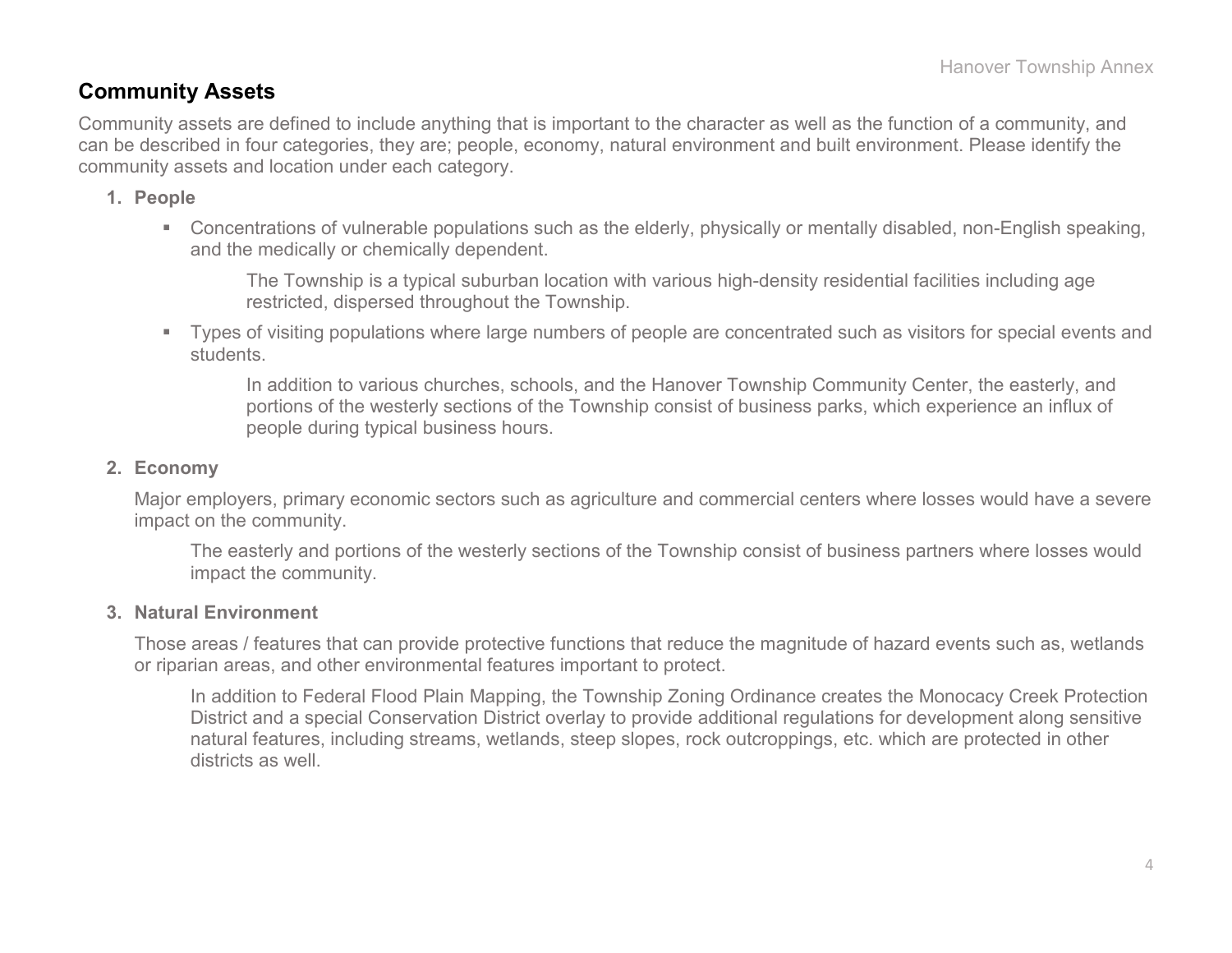### **Community Assets –** *continued*

- **4. Built Environment**
	- Existing structures such as, concentrations of buildings that may be more vulnerable to hazards based on location, age, construction type and / or condition of use.

Approximately 0.3% of the municipality's general building stock is located within the 1% Annual Flood Area.

**Infrastructure systems such as water and wastewater facilities, power utilities, transportation systems,** communication systems, energy pipelines and storage.

Westgate water systems maintains two facilities within 1% and 0.2% Annual Flood Areas.

High potential loss facilities such as, dams, locations that house hazardous materials, military and / or civilian defense installations.

None known

 Critical facilities such as, hospitals, medical facilities, police and fires stations, emergency operations centers, shelters, schools and airports / heliports.

Critical facilities are distributed throughout the Township.

- Cultural / historical resources such as, museums, parks, stadiums, etc.
	- While the Township maintains several parks, the primary park with greatest usage is located adjacent to the Community Center, Municipal Pool, and Municipal Building, centrally located in the Township with primary access from Jacksonville Road.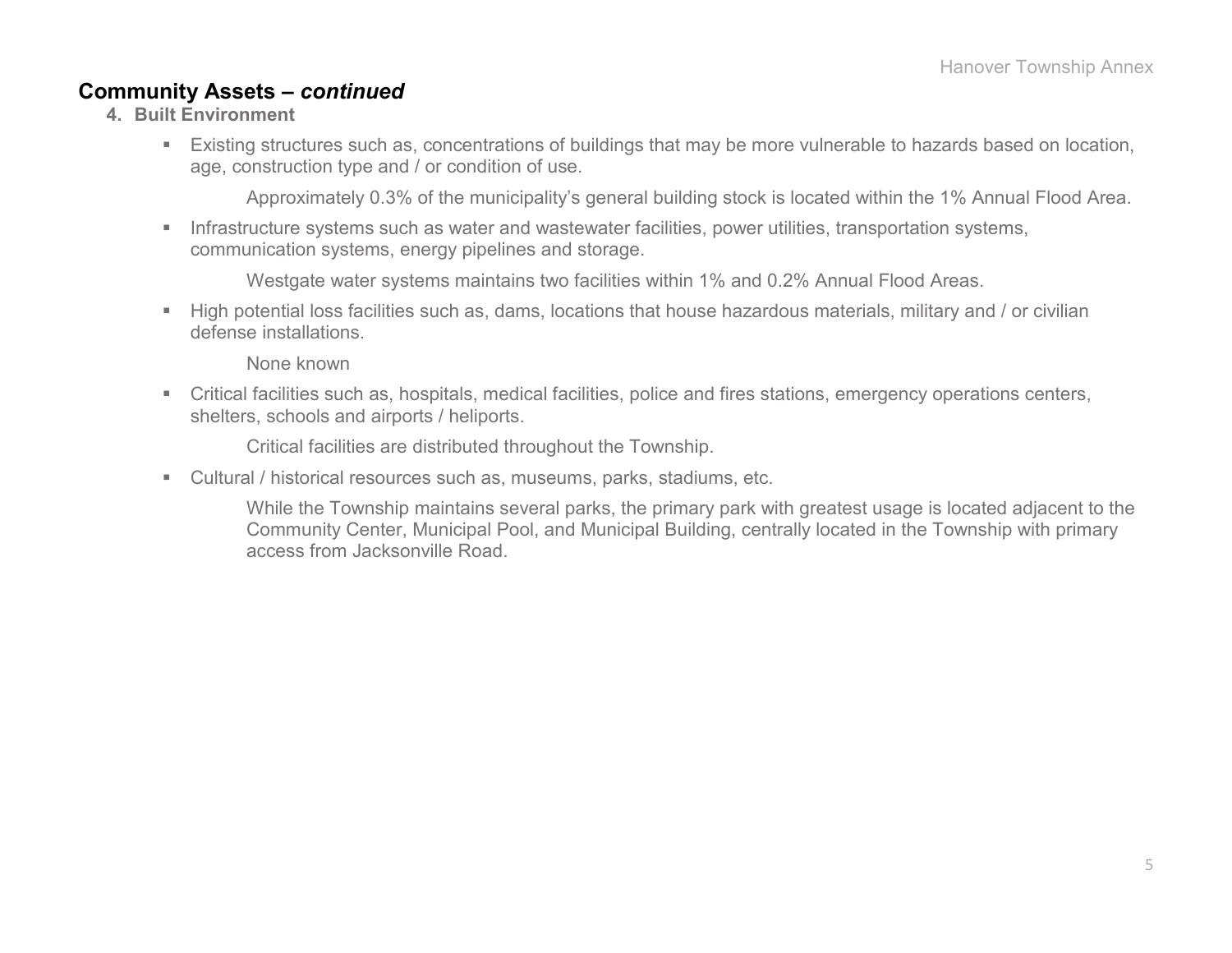# **Capability Assessment**

|                          |                                                                  |                         | <b>Status</b>                                         |                      |                                                     | <b>Effect on</b><br><b>Hazard Loss</b>                 |                                                               | <b>Has the 2013</b>                                                                                     | How can                                                                    |                                                 |
|--------------------------|------------------------------------------------------------------|-------------------------|-------------------------------------------------------|----------------------|-----------------------------------------------------|--------------------------------------------------------|---------------------------------------------------------------|---------------------------------------------------------------------------------------------------------|----------------------------------------------------------------------------|-------------------------------------------------|
| Capability               | <b>Regulatory</b><br>$\checkmark$ Tools<br>$\checkmark$ Programs | Place<br>$\mathbf{a}$   | <b>Date</b><br><b>Adopted</b><br>or<br><b>Updated</b> | Development<br>Under | Department /<br><b>Agency</b><br><b>Responsible</b> | <b>Reduction:</b><br>-Supports<br>-Neutral<br>-Hinders | <b>Change since</b><br>2013 Plan?<br>+ Positive<br>- Negative | <b>Plan been</b><br>integrated<br>into the<br><b>Regulatory</b><br><b>Tool/Program</b><br>? If so, how? | these<br>capabilities<br>be expanded<br>and improved<br>to reduce<br>risk? | <b>Additional</b><br><b>Comments</b>            |
|                          | Comprehensive Plan                                               | $\times$                | 2004                                                  |                      | Internal and<br>Hanover<br>Engineering              | S                                                      |                                                               |                                                                                                         |                                                                            |                                                 |
|                          | Capital Improvement Plan                                         | X                       | 2013                                                  |                      | Internal and<br>Hanover<br>Engineering              | $\mathbb S$                                            |                                                               |                                                                                                         |                                                                            |                                                 |
|                          | Economic Development Plan                                        |                         |                                                       |                      |                                                     |                                                        |                                                               |                                                                                                         |                                                                            |                                                 |
|                          | <b>Continuity of Operations Plan</b>                             |                         |                                                       |                      |                                                     |                                                        |                                                               |                                                                                                         |                                                                            |                                                 |
|                          | Stormwater Management Plan /<br>Ordinance                        | $\times$                | 2007                                                  |                      | Hanover<br>Engineering                              | $\mathbb S$                                            |                                                               |                                                                                                         |                                                                            | Participating in<br><b>LVPC</b> Update          |
|                          | Open Space Management Plan<br>(or Parks/Rec., Greenways Plan)    | $\times$                | 2006                                                  |                      | Internal and<br>Hanover<br>Engineering              | S                                                      |                                                               |                                                                                                         |                                                                            |                                                 |
|                          | <b>Natural Resource Protection Plan</b>                          | $\times$                | 2010                                                  |                      | Internal and<br>Hanover<br>Engineering              | $\mathbb S$                                            |                                                               |                                                                                                         |                                                                            | Part of Zoning<br>and SALDO                     |
| Planning & Regulatory    | <b>Transportation Plan</b>                                       | X                       | 2013                                                  |                      | Internal and<br>Hanover<br>Engineering              | $\mathbb S$                                            |                                                               |                                                                                                         |                                                                            | <b>Act 209</b><br>Transportation<br>Impact Fees |
| $\overline{\phantom{0}}$ | <b>Historic Preservation Plan</b>                                |                         |                                                       |                      |                                                     |                                                        |                                                               |                                                                                                         |                                                                            |                                                 |
|                          | Floodplain Management Plan                                       | $\times$                | 2014                                                  |                      | Internal                                            | $\mathsf S$                                            |                                                               |                                                                                                         |                                                                            | Zoning Officer                                  |
|                          | <b>Farmland Preservation</b>                                     |                         |                                                       |                      |                                                     |                                                        |                                                               |                                                                                                         |                                                                            |                                                 |
|                          | <b>Evacuation Plan</b>                                           |                         |                                                       |                      |                                                     |                                                        |                                                               |                                                                                                         |                                                                            |                                                 |
|                          | <b>Disaster Recovery Plan</b>                                    |                         |                                                       |                      |                                                     |                                                        |                                                               |                                                                                                         |                                                                            |                                                 |
|                          | <b>Hazard Mitigation Plan</b>                                    | $\times$                | 11/2018                                               |                      | Internal                                            | $\mathsf S$                                            |                                                               | N/A                                                                                                     |                                                                            | Updating                                        |
|                          | <b>Emergency Operations Plan</b>                                 | $\overline{\mathsf{X}}$ | 1/2020                                                |                      | Internal                                            | S                                                      |                                                               |                                                                                                         |                                                                            |                                                 |
|                          | <b>Zoning Regulations</b>                                        | X                       | 2010                                                  |                      | Internal and<br>Hanover<br>Engineering              | $\mathbb S$                                            |                                                               |                                                                                                         |                                                                            | Always<br>Updating                              |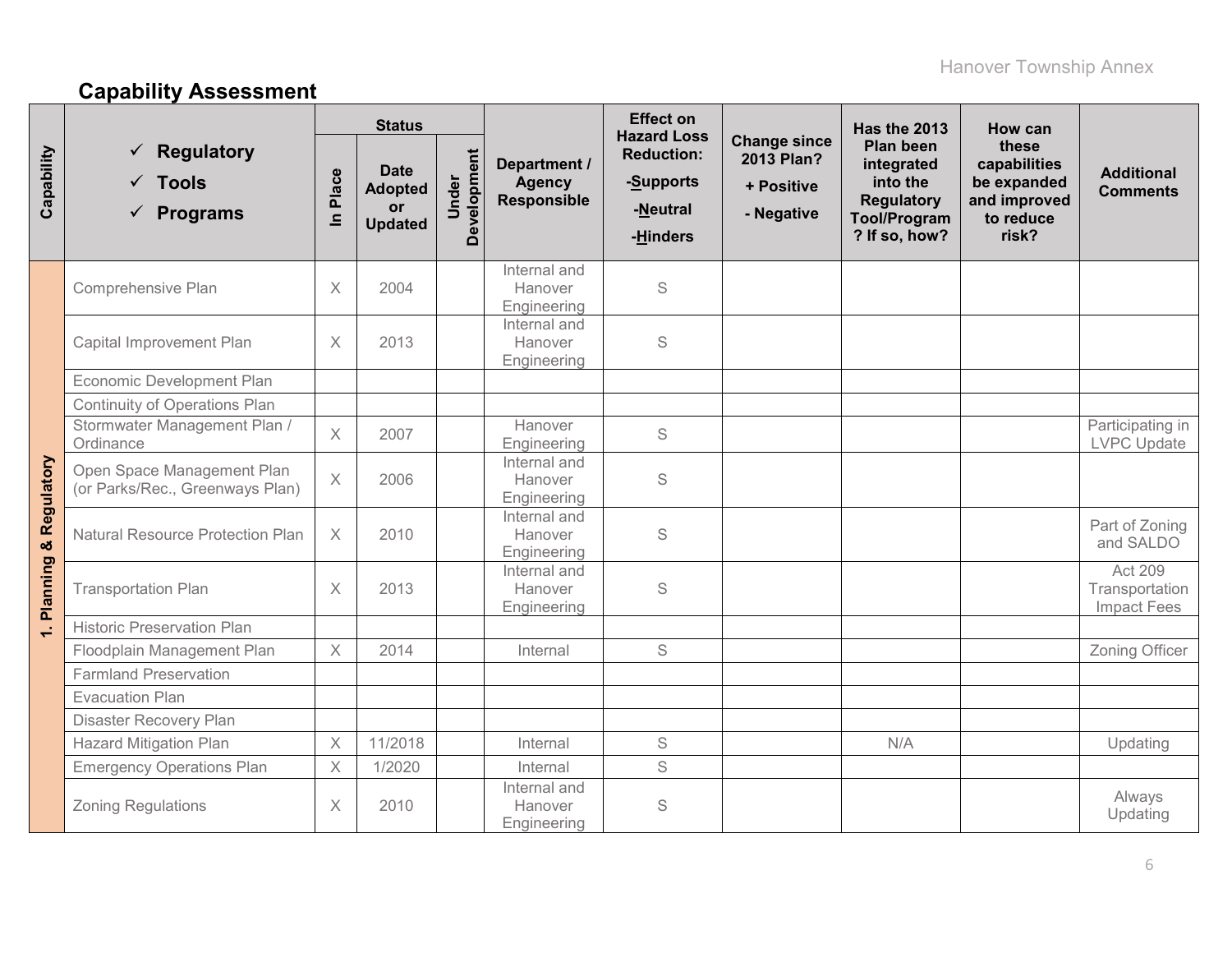|                          |                                                                        | <b>Status</b>        |                                                              |                      |                                                     | <b>Effect on</b>                                                             |                                                               | Has the 2013                                                                                     | How can                                                                    |                                      |
|--------------------------|------------------------------------------------------------------------|----------------------|--------------------------------------------------------------|----------------------|-----------------------------------------------------|------------------------------------------------------------------------------|---------------------------------------------------------------|--------------------------------------------------------------------------------------------------|----------------------------------------------------------------------------|--------------------------------------|
| Capability               | $\checkmark$ Regulatory<br>$\checkmark$ Tools<br>$\checkmark$ Programs | ace<br><u>ۃ</u><br>르 | <b>Date</b><br><b>Adopted</b><br><b>or</b><br><b>Updated</b> | Under<br>Development | Department /<br><b>Agency</b><br><b>Responsible</b> | <b>Hazard Loss</b><br><b>Reduction:</b><br>-Supports<br>-Neutral<br>-Hinders | <b>Change since</b><br>2013 Plan?<br>+ Positive<br>- Negative | Plan been<br>integrated<br>into the<br><b>Regulatory</b><br><b>Tool/Program</b><br>? If so, how? | these<br>capabilities<br>be expanded<br>and improved<br>to reduce<br>risk? | <b>Additional</b><br><b>Comments</b> |
| Regulatory               | <b>Floodplain Regulations</b>                                          | X                    | 2014                                                         |                      | Internal and<br>Hanover<br>Engineering              | S                                                                            |                                                               |                                                                                                  |                                                                            |                                      |
|                          | <b>NFIP Participation</b>                                              |                      |                                                              |                      |                                                     |                                                                              |                                                               |                                                                                                  |                                                                            |                                      |
| ೲ                        | <b>Building Code</b>                                                   | X                    | 2012                                                         |                      | Internal and<br>External                            | S                                                                            |                                                               |                                                                                                  |                                                                            | BCO and<br><b>Third Party</b>        |
| Planning                 | Fire Code                                                              | X                    | 2012                                                         |                      | Internal and<br>External                            | S                                                                            |                                                               |                                                                                                  |                                                                            | BCO, VFC<br>and Third<br>Party       |
| $\overline{\phantom{0}}$ | Other                                                                  | X                    | 2010                                                         |                      | Internal and<br>Hanover<br>Engineering              | S                                                                            |                                                               |                                                                                                  |                                                                            | SALDO-<br>Always<br>Updating         |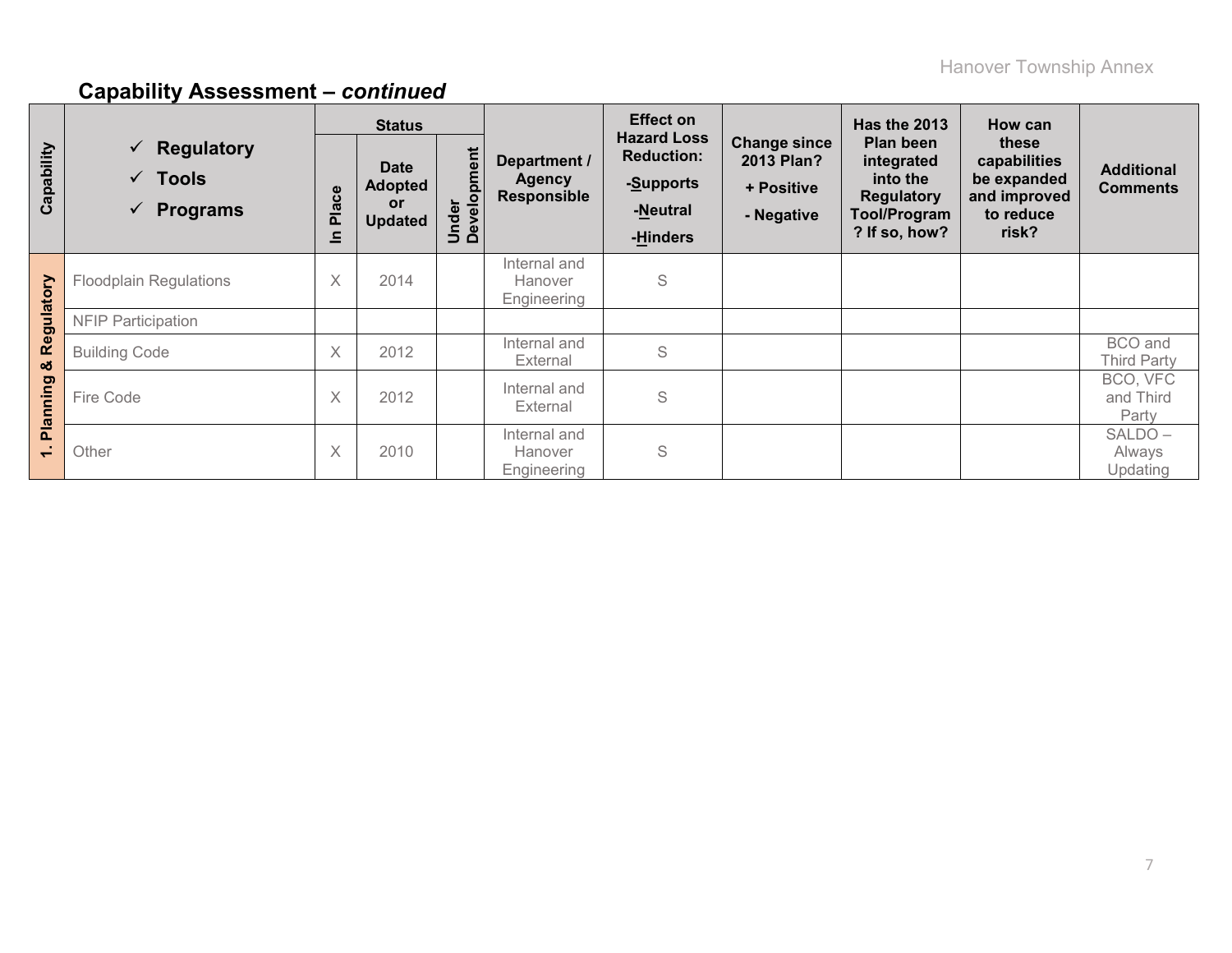| Capability      | $\checkmark$ Staff<br><b>Personnel</b><br><b>Resources</b><br>✓                                                                  | <b>Yes</b>   | <b>No</b> | Department /<br><b>Agency</b>          | <b>Change since</b><br>2013 Plan?<br>+ Positive<br>- Negative | How can these<br>capabilities be<br>expanded and<br>improved to<br>reduce risk? | <b>Additional</b><br><b>Comments</b>                            |
|-----------------|----------------------------------------------------------------------------------------------------------------------------------|--------------|-----------|----------------------------------------|---------------------------------------------------------------|---------------------------------------------------------------------------------|-----------------------------------------------------------------|
|                 | Planners (with land use / land development knowledge)                                                                            | $\times$     |           | Internal and<br>Hanover<br>Engineering |                                                               |                                                                                 |                                                                 |
|                 | Planners or engineers (with natural and / or human-caused hazards<br>knowledge)                                                  | $\times$     |           | Hanover<br>Engineering                 |                                                               |                                                                                 |                                                                 |
|                 | Engineers or professionals trained in building and / or infrastructure<br>construction practices (including building inspectors) | $\mathsf{X}$ |           | Hanover<br>Engineering                 |                                                               |                                                                                 |                                                                 |
| Technology<br>ೲ | <b>Emergency Manager</b>                                                                                                         | $\times$     |           | Internal                               |                                                               |                                                                                 | Emergency<br>Management<br>Coordinator and 2<br><b>Deputies</b> |
|                 | Floodplain administrator / manager                                                                                               | $\times$     |           | Internal                               |                                                               |                                                                                 | Zoning Officer                                                  |
|                 | Land surveyors                                                                                                                   |              |           | Hanover<br>Engineering                 |                                                               |                                                                                 |                                                                 |
| Administrative  | Staff familiar with the hazards of the community                                                                                 | $\times$     |           | Internal and<br>Hanover<br>Engineering |                                                               |                                                                                 |                                                                 |
| $\mathbf{N}$    | Personnel skilled in Geographical Information Systems (GIS) and /<br>or FEMA's HAZUS program                                     |              |           | Hanover<br>Engineering                 |                                                               |                                                                                 |                                                                 |
|                 | Grant writers or fiscal staff to handle large / complex grants                                                                   |              |           | Internal                               |                                                               |                                                                                 | Township<br>Manager and<br>Treasurer                            |
|                 | Other                                                                                                                            |              |           |                                        |                                                               |                                                                                 |                                                                 |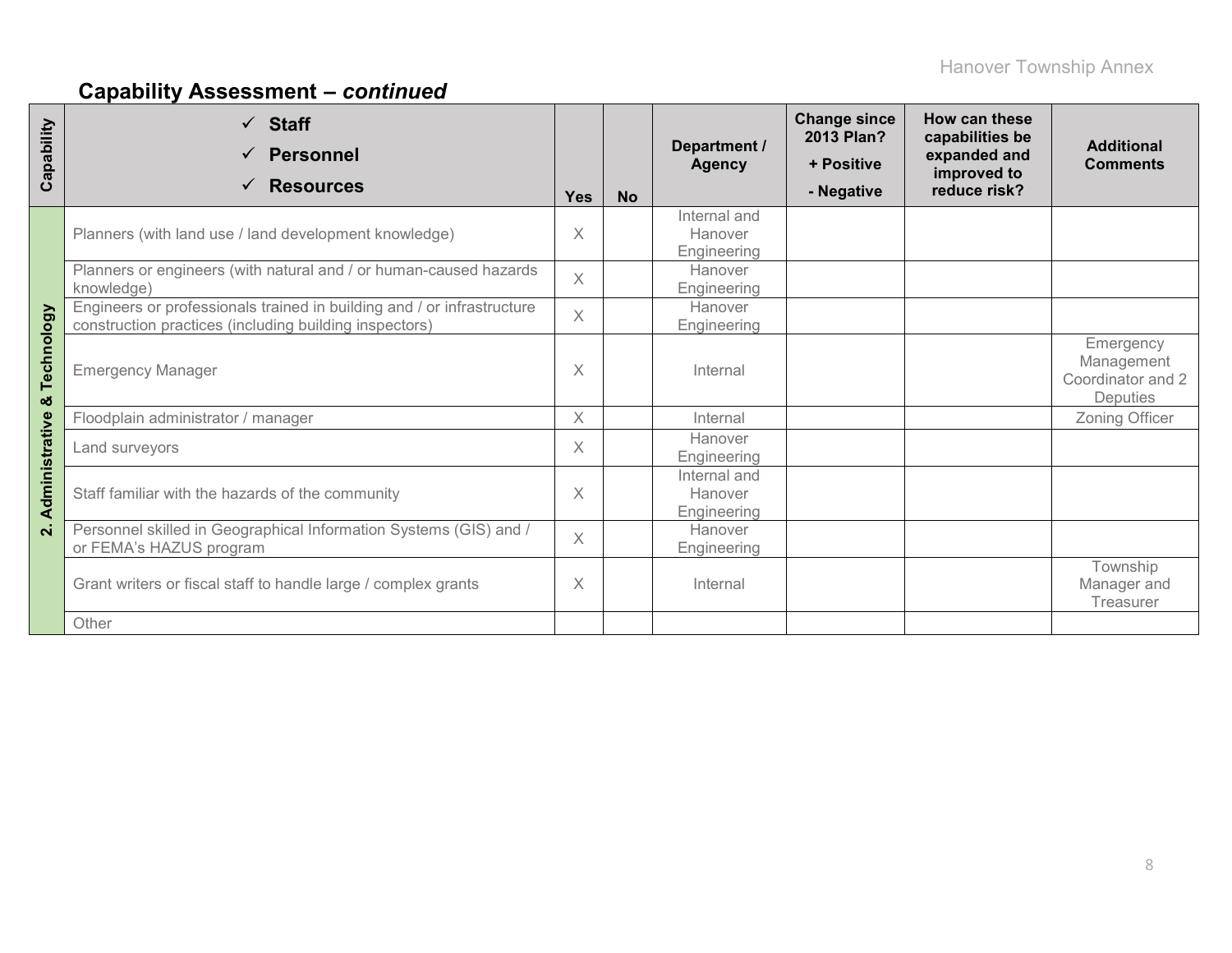| Capability               |                                                         | <b>Yes</b> | <b>No</b> | Department /<br><b>Agency</b> | <b>Change since</b><br>2013 Plan?<br>+ Positive<br>- Negative | How can these<br>capabilities be<br>expanded and<br>improved to<br>reduce risk? | <b>Additional</b><br><b>Comments</b> |
|--------------------------|---------------------------------------------------------|------------|-----------|-------------------------------|---------------------------------------------------------------|---------------------------------------------------------------------------------|--------------------------------------|
|                          | Capital improvement programming                         | X.         |           | Internal                      |                                                               |                                                                                 | <b>Treasurer</b>                     |
| 8g                       | <b>Community Development Block Grants (CDBG)</b>        | X.         |           | Internal                      |                                                               |                                                                                 | Treasurer                            |
| $\bullet$<br><b>Suro</b> | Special purposes taxes                                  | X.         |           | Internal                      |                                                               |                                                                                 | Treasurer                            |
|                          | Gas / Electricity utility fees                          | X.         |           | Internal                      |                                                               |                                                                                 | Treasurer                            |
| Res                      | Water / Sewer fees                                      | X.         |           | Internal                      |                                                               |                                                                                 | Treasurer                            |
| cial                     | Stormwater utility fees                                 |            | X.        |                               |                                                               |                                                                                 |                                      |
| $\tilde{a}$              | Development impact fees                                 | X.         |           | Internal                      |                                                               |                                                                                 | Treasurer                            |
| Ë                        | General obligation, revenue, and / or special tax bonds | X.         |           | Internal                      |                                                               |                                                                                 | Treasurer                            |
| ო                        | Partnering arrangements or intergovernmental agreements | X.         |           | Internal                      |                                                               |                                                                                 | Treasurer                            |
|                          | Other                                                   |            |           |                               |                                                               |                                                                                 |                                      |

| Capability            | $\sqrt{P}$ Program<br>Organization                                                                                                                                   | <b>Yes</b> | <b>No</b> | Department /<br><b>Agency</b> | Change since 2013 Plan?<br>+ Positive<br>- Negative                                                  | How can these<br>capabilities be<br>expanded &<br>improved to<br>reduce risk? | <b>Additional Comments</b>                                                              |
|-----------------------|----------------------------------------------------------------------------------------------------------------------------------------------------------------------|------------|-----------|-------------------------------|------------------------------------------------------------------------------------------------------|-------------------------------------------------------------------------------|-----------------------------------------------------------------------------------------|
|                       | <b>Firewise Communities Certification</b>                                                                                                                            |            | Χ         |                               |                                                                                                      |                                                                               |                                                                                         |
|                       | <b>StormReady Certification</b>                                                                                                                                      |            | X         |                               |                                                                                                      |                                                                               |                                                                                         |
|                       | Natural disaster or safety-related school programs                                                                                                                   |            | Χ         |                               |                                                                                                      |                                                                               |                                                                                         |
| <b>Outreach</b><br>οð | Ongoing public education or information programs<br>such as, responsible water use, fire safety,<br>household preparedness, and environmental<br>education.          | $\times$   |           | Internal                      | Enhanced website<br>capabilities and changeable<br>message signs strategically<br>placed in the Twp. |                                                                               |                                                                                         |
| Education             | Public-private partnership initiatives addressing<br>disaster related issues.                                                                                        |            | Χ         |                               |                                                                                                      |                                                                               |                                                                                         |
|                       | Local citizen groups or non-profit organizations<br>focused on environmental protection, emergency<br>preparedness, access and functional needs<br>populations, etc. | $\times$   |           | Internal                      |                                                                                                      |                                                                               | <b>Volunteer Emergency</b><br>Services and various<br>committees and<br>advisory boards |
|                       | Other                                                                                                                                                                |            |           |                               |                                                                                                      |                                                                               |                                                                                         |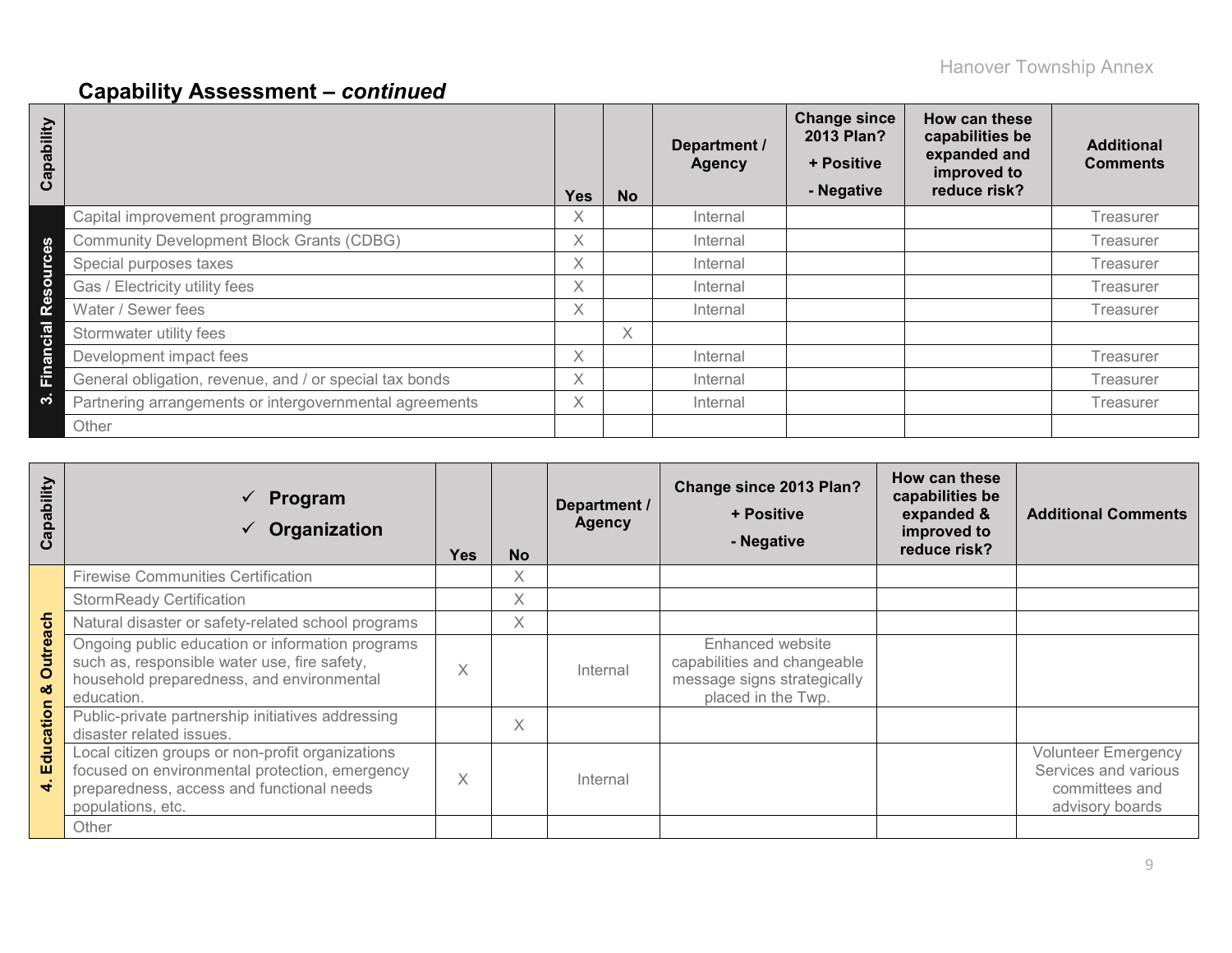| bility              |                               |         | <b>Degree of Capability</b> |      | Change since the 2013 Hazard<br><b>Mitigation Plan?</b> | <b>Additional Comments</b> |  |
|---------------------|-------------------------------|---------|-----------------------------|------|---------------------------------------------------------|----------------------------|--|
| Capat               |                               | Limited | <b>Moderate</b>             | High | If so, how?                                             |                            |  |
|                     | Planning and Regulatory       |         | Χ                           |      | <b>No</b>                                               |                            |  |
| ment<br>Self        | Administrative and Technical  |         | Χ                           |      | <b>No</b>                                               |                            |  |
| 5. Seis<br><b>S</b> | Financial                     | X       |                             |      | No                                                      |                            |  |
| ∢                   | <b>Education and Outreach</b> |         | X                           |      | <b>No</b>                                               |                            |  |

### **Known or Anticipated Future Development / Redevelopment**

| Development /<br><b>Property Name</b>                   | <b>Type of Development</b>                  | <b>Number of Structures</b> | Location                                               | <b>Known Hazard Zone</b>    | <b>Description / Status</b>          |
|---------------------------------------------------------|---------------------------------------------|-----------------------------|--------------------------------------------------------|-----------------------------|--------------------------------------|
| Hanover Corp. Center II                                 | Commercial                                  | $5 - 10$                    | Northeasterly portion<br>(Rt. 512 & Jaindl Road)       | None                        | Ongoing Planning and<br>Construction |
| <b>Gulick Property</b>                                  | Commercial<br>$20 - 300+$<br>w/ Residential |                             | Southeasterly portion<br>(Rt. 512 & Rt. 22)            | $Flood -$<br>Monocacy Creek | N/A                                  |
| Lehigh Northampton Airport<br>Authority $+/- 1,500$ ac. | Commercial<br>$20 - 40$                     |                             | <b>Airport Road Corridor</b>                           | None                        | N/A                                  |
| <b>Burgess Place</b><br>Redevelopment                   | Industrial                                  | 3                           | <b>Bethlehem Business Park</b><br><b>Burgess Place</b> | None                        | Planning                             |

### **Natural & Non-Natural Event History Specific to Hanover Township**

| <b>Type of Event and Date(s)</b>        | <b>FEMA Disaster #</b><br>(if applicable) | Local Damage(s) or Loss(es)                                                |
|-----------------------------------------|-------------------------------------------|----------------------------------------------------------------------------|
| Pennsylvania COVID-19 Pandemic - 1/2020 | DR-4506-PA                                | Emergency Protective measures to combat COVID-19 Pandemic.                 |
| <b>Remnants of Hurricane Ida</b>        | DR-4618-PA                                | Assistance to eligible individuals and families affected by this disaster. |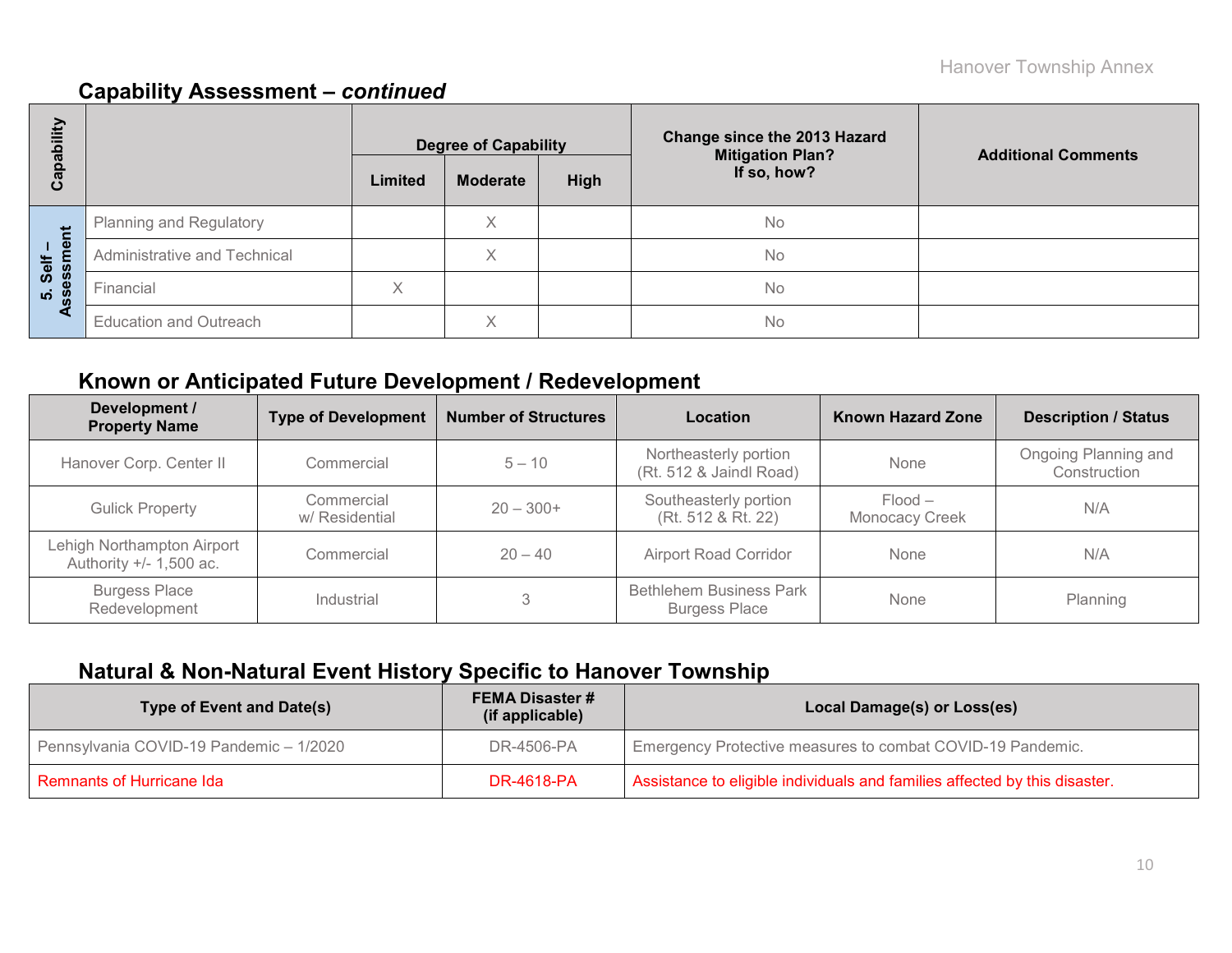# **2013 Municipal Action Plan Status**

|                |                                                                                                                                                                                                                                                                                                                                                                                                                                                                                                               |                               |                                     | <b>Status</b> |           |              |                                                                     |
|----------------|---------------------------------------------------------------------------------------------------------------------------------------------------------------------------------------------------------------------------------------------------------------------------------------------------------------------------------------------------------------------------------------------------------------------------------------------------------------------------------------------------------------|-------------------------------|-------------------------------------|---------------|-----------|--------------|---------------------------------------------------------------------|
|                | <b>Existing Mitigation Action</b><br>(from 2013 Hazard Mitigation Plan)                                                                                                                                                                                                                                                                                                                                                                                                                                       | No Progress<br><b>Unknown</b> | Progress<br>$\overline{\mathbf{z}}$ | Continuous    | Completed | Discontinued | <b>Additional Comments</b>                                          |
|                | Retrofit structures located in hazard-prone areas to protect structures from future<br>damage, with repetitive loss and severe repetitive loss properties as priority.<br>Phase 1: Identify appropriate candidates for retrofitting based on cost-effectiveness<br>versus relocation.<br>Phase 2: Where retrofitting is determined to be a viable option, work with property<br>owners toward implementation of that action based on available funding from FEMA and<br>local match availability.             |                               |                                     | X             |           |              | Long term DOF<br>Retrofit structures in hazard prone<br>areas (HPs) |
| $\overline{2}$ | Purchase, or relocate structures located in hazard- prone areas to protect structures from<br>future damage, with repetitive loss and severe repetitive loss properties as priority.<br>Phase 1: Identify appropriate candidates for relocation based on cost-effectiveness<br>versus retrofitting.<br>Phase 2: Where relocation is determined to be a viable option, work with property<br>owners toward implementation of that action based on available funding from FEMA and<br>local match availability. |                               |                                     | X             |           |              | Long Term DOF<br>Purchase or relocate structures in<br><b>HPA</b>   |
| 3              | Maintain compliance with and good-standing in the NFIP including adoption and<br>enforcement of floodplain management requirements (e.g. regulating all new and<br>substantially improved construction in Special Hazard Flood Areas), floodplain<br>identification and mapping, and flood insurance outreach to the community.<br>Further, continue to meet and/or exceed the minimum NFIP standards and criteria<br>through the following NFIP- related continued compliance actions identified below.      |                               |                                     | X             |           |              | Maintain compliance with NFIP                                       |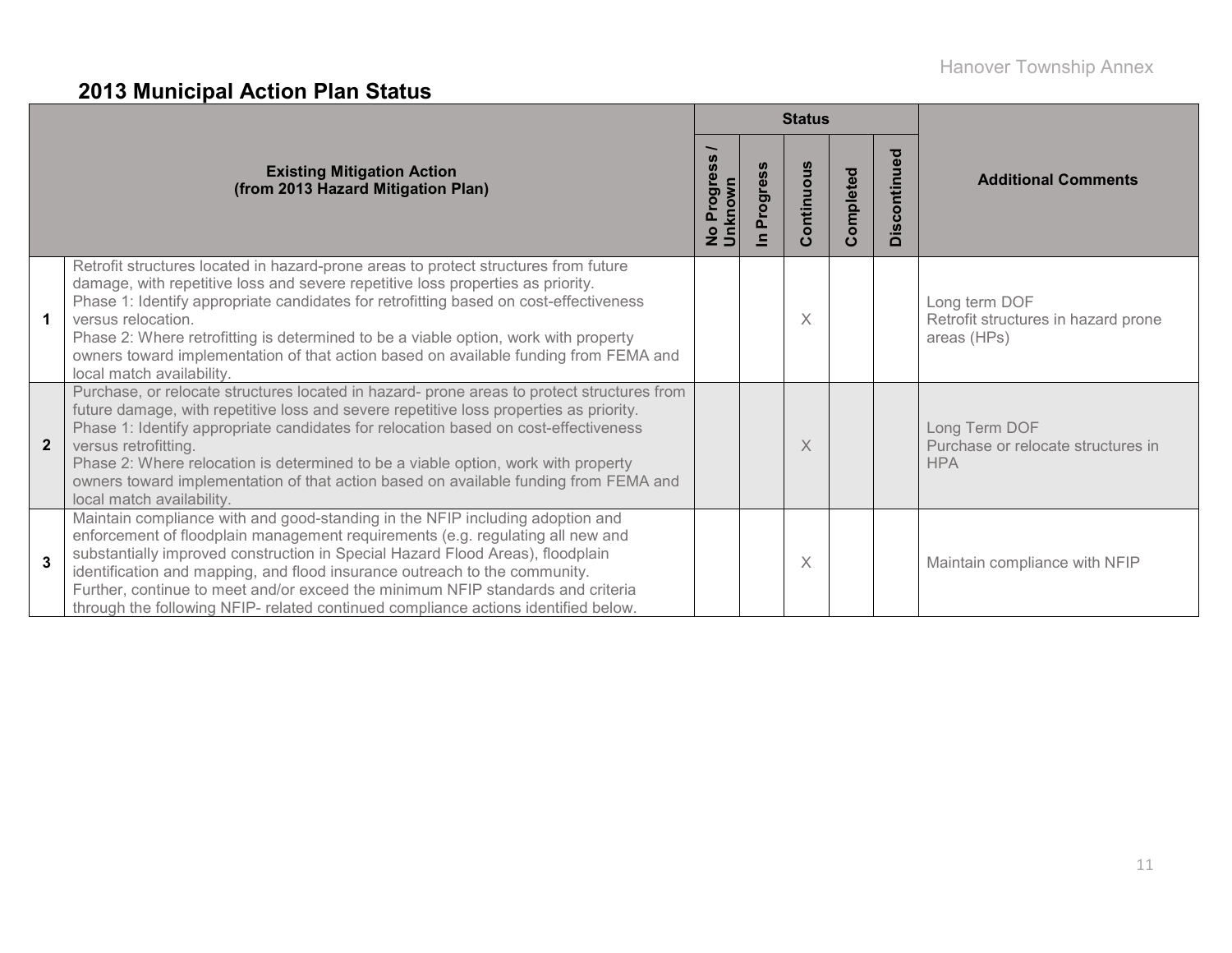# **2013 Municipal Action Plan Status –** *continued*

|                         |                                                                                                                                                                                                                                                                                                                                                                                                                                                                                                                                                                                                                                                                                                                                                                                                                                                                                                                                                                                                                                                    |                          |                            | <b>Status</b> |           |              |                                                                                    |  |
|-------------------------|----------------------------------------------------------------------------------------------------------------------------------------------------------------------------------------------------------------------------------------------------------------------------------------------------------------------------------------------------------------------------------------------------------------------------------------------------------------------------------------------------------------------------------------------------------------------------------------------------------------------------------------------------------------------------------------------------------------------------------------------------------------------------------------------------------------------------------------------------------------------------------------------------------------------------------------------------------------------------------------------------------------------------------------------------|--------------------------|----------------------------|---------------|-----------|--------------|------------------------------------------------------------------------------------|--|
|                         | <b>Existing Mitigation Action</b><br>(from 2013 Hazard Mitigation Plan)                                                                                                                                                                                                                                                                                                                                                                                                                                                                                                                                                                                                                                                                                                                                                                                                                                                                                                                                                                            | No Progress /<br>Unknown | Progress<br>$\overline{a}$ | Continuous    | Completed | Discontinued | <b>Additional Comments</b>                                                         |  |
| $\overline{\mathbf{4}}$ | Conduct and facilitate community and public education and outreach for residents and<br>businesses to include, but not be limited to, the following to promote and effect natural<br>hazard risk reduction:<br>- Provide and maintain links to the HMP website, and regularly post notices on the<br>County/municipal homepage(s) referencing the HMP webpages.<br>- Prepare and distribute informational letters to flood vulnerable property owners and<br>neighborhood associations, explaining the availability of mitigation grant funding to<br>mitigate their properties, and instructing them on how they can learn more and<br>implement mitigation.<br>- Use email notification systems and newsletters to better educate the public on flood<br>insurance, the availability of mitigation grant funding, and personal natural hazard risk<br>reduction measures.<br>- Work with neighborhood associations, civic and business groups to disseminate<br>information on flood insurance and the availability of mitigation grant funding. |                          |                            | $\times$      |           |              | <b>Community and Public Education</b>                                              |  |
| 5                       | Begin the process to adopt higher regulatory standards to manage flood risk (i.e.<br>increased freeboard, cumulative substantial damage/improvements) and sinkhole risk<br>(e.g. carbonate bedrock standards).                                                                                                                                                                                                                                                                                                                                                                                                                                                                                                                                                                                                                                                                                                                                                                                                                                     |                          |                            | $\times$      |           |              | Adopt higher regulatory standards                                                  |  |
| $6\phantom{a}$          | Determine if a Community Assistance Visit (CAV) or Community Assistance Contact<br>(CAC) is needed, and schedule if needed.                                                                                                                                                                                                                                                                                                                                                                                                                                                                                                                                                                                                                                                                                                                                                                                                                                                                                                                        |                          |                            |               | $\times$  |              | Determine CAV or CAC needed.<br>Action carried through to the 2018<br>Action Plan. |  |
| $\overline{7}$          | Have designated NFIP Floodplain Administrator (FPA) become a Certified Floodplain<br>Manager through the ASFPM, and pursue relevant continuing education training such as<br><b>FEMA Benefit-Cost Analysis.</b>                                                                                                                                                                                                                                                                                                                                                                                                                                                                                                                                                                                                                                                                                                                                                                                                                                    |                          | $\times$                   |               |           |              | Certification of Floodplain<br>Administrator                                       |  |
| 8                       | Participate in the Community Rating System (CRS) to further manage flood risk and<br>reduce flood insurance premiums for NFIP policyholders. This shall start with the<br>submission to FEMA-DHS of a Letter of Intent to join CRS, followed by the completion<br>and submission of an application to the program once the community's current<br>compliance with the NFIP is established.                                                                                                                                                                                                                                                                                                                                                                                                                                                                                                                                                                                                                                                         |                          |                            | $\times$      |           |              | Participate in CRS                                                                 |  |
| 9                       | Archive elevation certificates                                                                                                                                                                                                                                                                                                                                                                                                                                                                                                                                                                                                                                                                                                                                                                                                                                                                                                                                                                                                                     |                          |                            | $\times$      |           |              | <b>Archive Elevation Certificate</b>                                               |  |
| 10                      | Continue to support the implementation, monitoring, maintenance, and updating of this<br>Plan, as defined in Section 7.0                                                                                                                                                                                                                                                                                                                                                                                                                                                                                                                                                                                                                                                                                                                                                                                                                                                                                                                           |                          |                            | $\times$      |           |              | Support this plan                                                                  |  |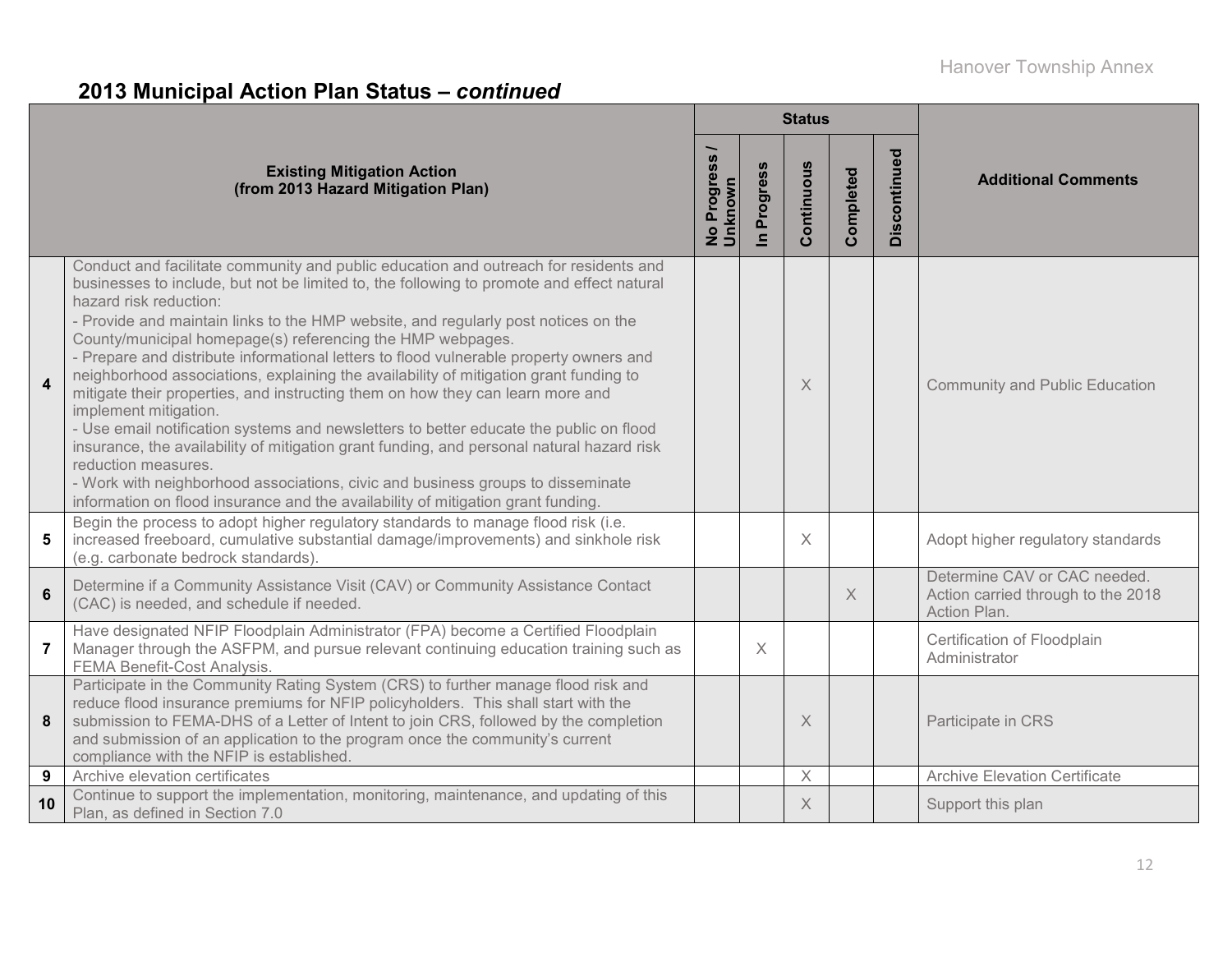### **2013 Municipal Action Plan Status –** *continued*

|    |                                                                                                                                                                                                                                                                                         |                                                      |        | <b>Status</b>        |           |                               |                                                          |  |
|----|-----------------------------------------------------------------------------------------------------------------------------------------------------------------------------------------------------------------------------------------------------------------------------------------|------------------------------------------------------|--------|----------------------|-----------|-------------------------------|----------------------------------------------------------|--|
|    | <b>Existing Mitigation Action</b><br>(from 2013 Hazard Mitigation Plan)                                                                                                                                                                                                                 | <b>SD</b><br>၉<br>rog<br>knov<br>$\mathbf{a}$<br>ិ 5 | Ō<br>O | ontinuous<br>$\circ$ | Completed | ಠ<br>ntin<br>$\sigma$<br>Disc | <b>Additional Comments</b>                               |  |
| 11 | Complete the ongoing updates of the Comprehensive Emergency Management Plans                                                                                                                                                                                                            |                                                      |        | $\times$             |           |                               | Update Comprehensive<br><b>Emergency Management Plan</b> |  |
| 12 | Create/enhance/maintain mutual aid agreements with neighboring communities for<br>continuity of operations.                                                                                                                                                                             |                                                      |        | X                    |           |                               | Continue/create Mutual Aid<br>Agreements                 |  |
| 13 | Identify and develop agreements with entities that can provide support with FEMA/PEMA<br>paperwork after disasters; qualified damage assessment personnel - Improve post-<br>disaster capabilities - damage assessment; FEMA/PEMA paperwork compilation,<br>submissions, record-keeping |                                                      | Ā      | X                    |           |                               | Develop Agreements for<br>administration and support     |  |
| 14 | Work with regional agencies (i.e. County and PEMA) to help develop damage<br>assessment capabilities at the local level through such things as training programs,<br>certification of qualified individuals (e.g. code officials, floodplain managers, engineers).                      |                                                      |        | X                    |           |                               | Work with Regional Agencies                              |  |

#### **Notes:**

**1.** Actions not carried through to the 2018 Action Plan are so noted.

**2.** To maintain National Flood Insurance Program (NFIP) compliance, actions related to the NFIP were carried through to the 2018 Action Plan even if identified by the municipality as completed.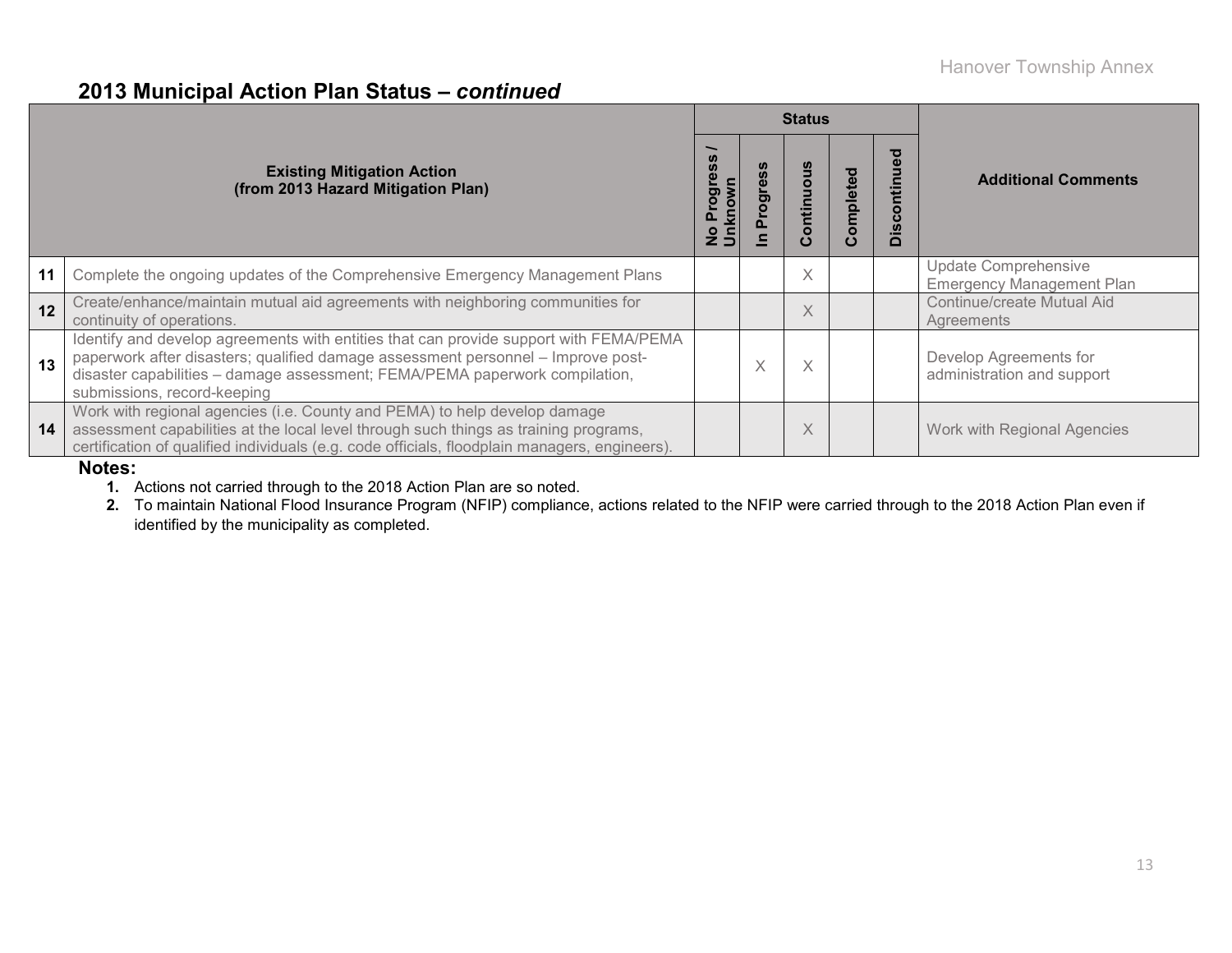# **2018 Mitigation Action Plan**

|                      | <b>Mitigation Action</b>                                                                                                                                                                                                                                                                                                                                                                                                                                                                                                                  | <b>Mitigation</b><br><b>Technique</b><br><b>Category</b> | Hazard(s)<br><b>Addressed</b>                                      | <b>Priority</b><br>(H/M/L) | <b>Estimated</b><br><b>Cost</b> | <b>Potential</b><br><b>Funding</b>                                                                                | <b>Lead Agency</b><br>/ Department                                                                                           | Implementation<br><b>Schedule</b>      | <b>Applies to</b><br>New and / or<br><b>Existing</b><br><b>Structures</b> |
|----------------------|-------------------------------------------------------------------------------------------------------------------------------------------------------------------------------------------------------------------------------------------------------------------------------------------------------------------------------------------------------------------------------------------------------------------------------------------------------------------------------------------------------------------------------------------|----------------------------------------------------------|--------------------------------------------------------------------|----------------------------|---------------------------------|-------------------------------------------------------------------------------------------------------------------|------------------------------------------------------------------------------------------------------------------------------|----------------------------------------|---------------------------------------------------------------------------|
| $\blacktriangleleft$ | Retrofit structures located in<br>hazard-prone areas to protect<br>structures from future damage,<br>with repetitive loss and severe<br>repetitive loss properties as<br>priority.<br>Phase 1: Identify appropriate<br>candidates for retrofitting based<br>on cost-effectiveness versus<br>relocation.<br>Phase 2: Where retrofitting is<br>determined to be a viable option,<br>work with property owners toward<br>implementation of that action<br>based on available funding from<br>FEMA and local match<br>availability.           | Structure &<br>Infrastructure                            | Flood,<br>Windstorm/<br>Tornado,<br>Winter<br>Storm,<br>Earthquake | Medium-<br>High            | High                            | <b>FEMA</b><br>Mitigation<br>Grant<br>Programs<br>and local<br>budget (or<br>property<br>owner) for<br>cost share | Municipality<br>(via Municipal<br>Engineer/NFIP<br>Floodplain<br>Administrator)<br>with support<br>from PEMA,<br><b>FEMA</b> | Long-term<br>(depending on<br>funding) | Existing                                                                  |
| $\overline{2}$       | Purchase, or relocate structures<br>located in hazard- prone areas to<br>protect structures from future<br>damage, with repetitive loss and<br>severe repetitive loss properties<br>as priority. Phase 1: Identify<br>appropriate candidates for<br>relocation based on cost-<br>effectiveness versus retrofitting.<br>Phase 2: Where relocation is<br>determined to be a viable option,<br>work with property owners toward<br>implementation of that action<br>based on available funding from<br>FEMA and local match<br>availability. | Structure &<br>Infrastructure                            | Flood                                                              | Medium-<br>High            | High                            | <b>FEMA</b><br>Mitigation<br>Grant<br>Programs<br>and local<br>budget (or<br>property<br>owner) for<br>cost share | Municipality<br>(via Municipal<br>Engineer/NFIP<br>Floodplain<br>Administrator)<br>with support<br>from PEMA,<br><b>FEMA</b> | Long-term<br>(depending on<br>funding) | Existing                                                                  |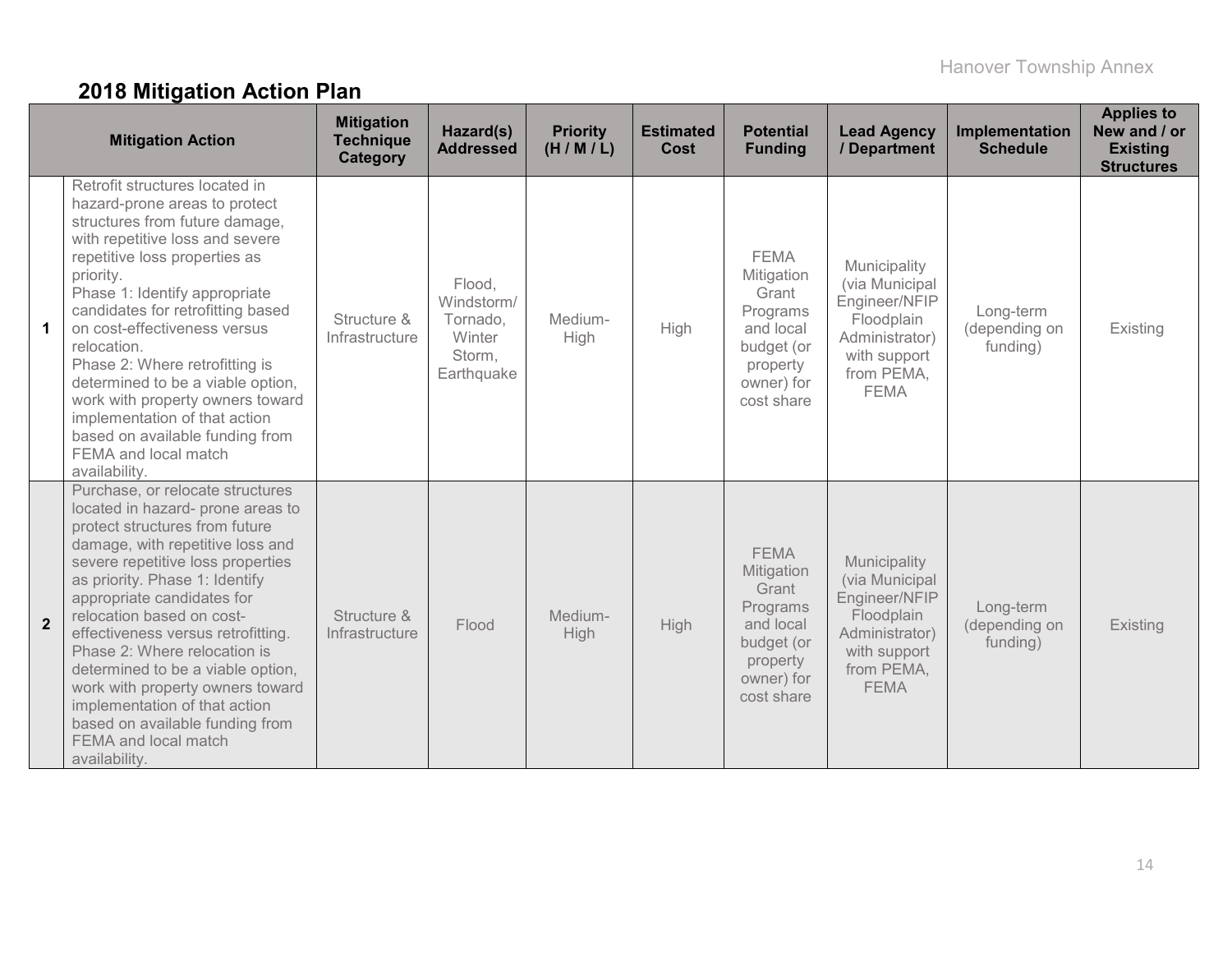|   | <b>Mitigation Action</b>                                                                                                                                                                                                                                                                                                                                                                                                                                                                                                                  | <b>Mitigation</b><br><b>Technique</b><br>Category | Hazard(s)<br><b>Addressed</b>                       | <b>Priority</b><br>(H/M/L) | <b>Estimated</b><br>Cost | <b>Potential</b><br><b>Funding</b> | <b>Lead Agency</b><br>/ Department                                                                                               | Implementation<br><b>Schedule</b> | <b>Applies to</b><br>New and / or<br><b>Existing</b><br><b>Structures</b> |
|---|-------------------------------------------------------------------------------------------------------------------------------------------------------------------------------------------------------------------------------------------------------------------------------------------------------------------------------------------------------------------------------------------------------------------------------------------------------------------------------------------------------------------------------------------|---------------------------------------------------|-----------------------------------------------------|----------------------------|--------------------------|------------------------------------|----------------------------------------------------------------------------------------------------------------------------------|-----------------------------------|---------------------------------------------------------------------------|
| 3 | Maintain compliance with and<br>good standing in the NFIP<br>including adoption and<br>enforcement of floodplain<br>management requirements (e.g.<br>regulating all new and<br>substantially improved<br>construction in Special Hazard<br>Flood Areas), floodplain<br>identification and mapping, and<br>flood insurance outreach to the<br>Community. Further, continue to<br>meet and/or exceed the minimum<br>NFIP standards and criteria<br>through the following NFIP-<br>related continued compliance<br>actions identified below. | Local plans &<br>Regulations                      | Flood,<br>Windstorm/<br>Tornado,<br>Winter<br>Storm | High                       | Low -<br><b>Medium</b>   | Local<br><b>Budget</b>             | Municipality<br>(via Municipal<br>Engineer/NFIP<br>Floodplain<br>Administrator)<br>with support<br>from PEMA,<br><b>ISO FEMA</b> | Ongoing                           | New &<br>Existing                                                         |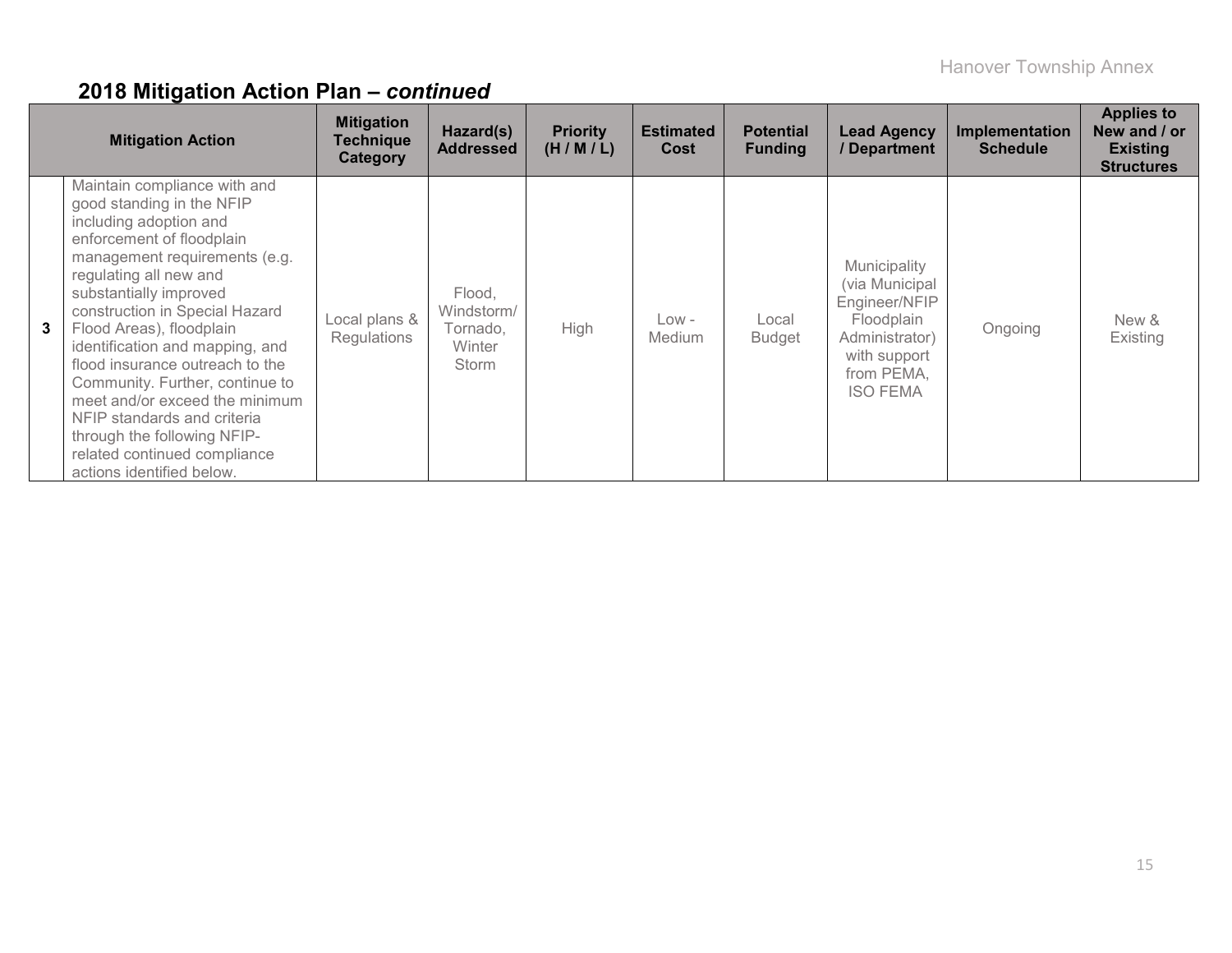|   | <b>Mitigation Action</b>                                                                                                                                                                                                                                                                                                                                                                                                                                                                                                                                                                                                                                                                                                                                                                                                                                                                                                                                                                                                                                                                               | <b>Mitigation</b><br><b>Technique</b><br>Category | Hazard(s)<br><b>Addressed</b> | <b>Priority</b><br>(H/M/L) | <b>Estimated</b><br><b>Cost</b> | <b>Potential</b><br><b>Funding</b> | <b>Lead Agency</b><br>/ Department                                       | Implementation<br><b>Schedule</b> | <b>Applies to</b><br>New and / or<br><b>Existing</b><br><b>Structures</b> |
|---|--------------------------------------------------------------------------------------------------------------------------------------------------------------------------------------------------------------------------------------------------------------------------------------------------------------------------------------------------------------------------------------------------------------------------------------------------------------------------------------------------------------------------------------------------------------------------------------------------------------------------------------------------------------------------------------------------------------------------------------------------------------------------------------------------------------------------------------------------------------------------------------------------------------------------------------------------------------------------------------------------------------------------------------------------------------------------------------------------------|---------------------------------------------------|-------------------------------|----------------------------|---------------------------------|------------------------------------|--------------------------------------------------------------------------|-----------------------------------|---------------------------------------------------------------------------|
| 4 | Conduct and facilitate community<br>and public education and<br>outreach for residents and<br>businesses to include, but not be<br>limited to, the following to promote<br>and effect natural hazard risk<br>reduction:<br>Provide and maintain links to the<br>HMP website, and regularly post<br>notices on the County/municipal<br>homepage(s) referencing the<br>HMP webpages.<br>Prepare and distribute<br>informational letters to flood<br>vulnerable property owners and<br>neighborhood associations,<br>explaining the availability of<br>mitigation grant funding to<br>mitigate their properties, and<br>instructing them on how they can<br>learn more and implement<br>mitigation.<br>Use email notification systems<br>and newsletters to better educate<br>the public on flood insurance, the<br>availability of mitigation grant<br>funding, and personal natural<br>hazard risk reduction measures.<br>Work with neighborhood<br>associations, civic and business<br>groups to disseminate information<br>on flood insurance and the<br>availability of mitigation grant<br>funding. | Education<br>& Awareness                          | All<br>Hazards                | <b>High</b>                | Low-<br>Medium                  | Municipal<br><b>Budget</b>         | Municipality<br>with support<br>from Planning<br>Partners,<br>PEMA, FEMA | Short-term                        | N/A                                                                       |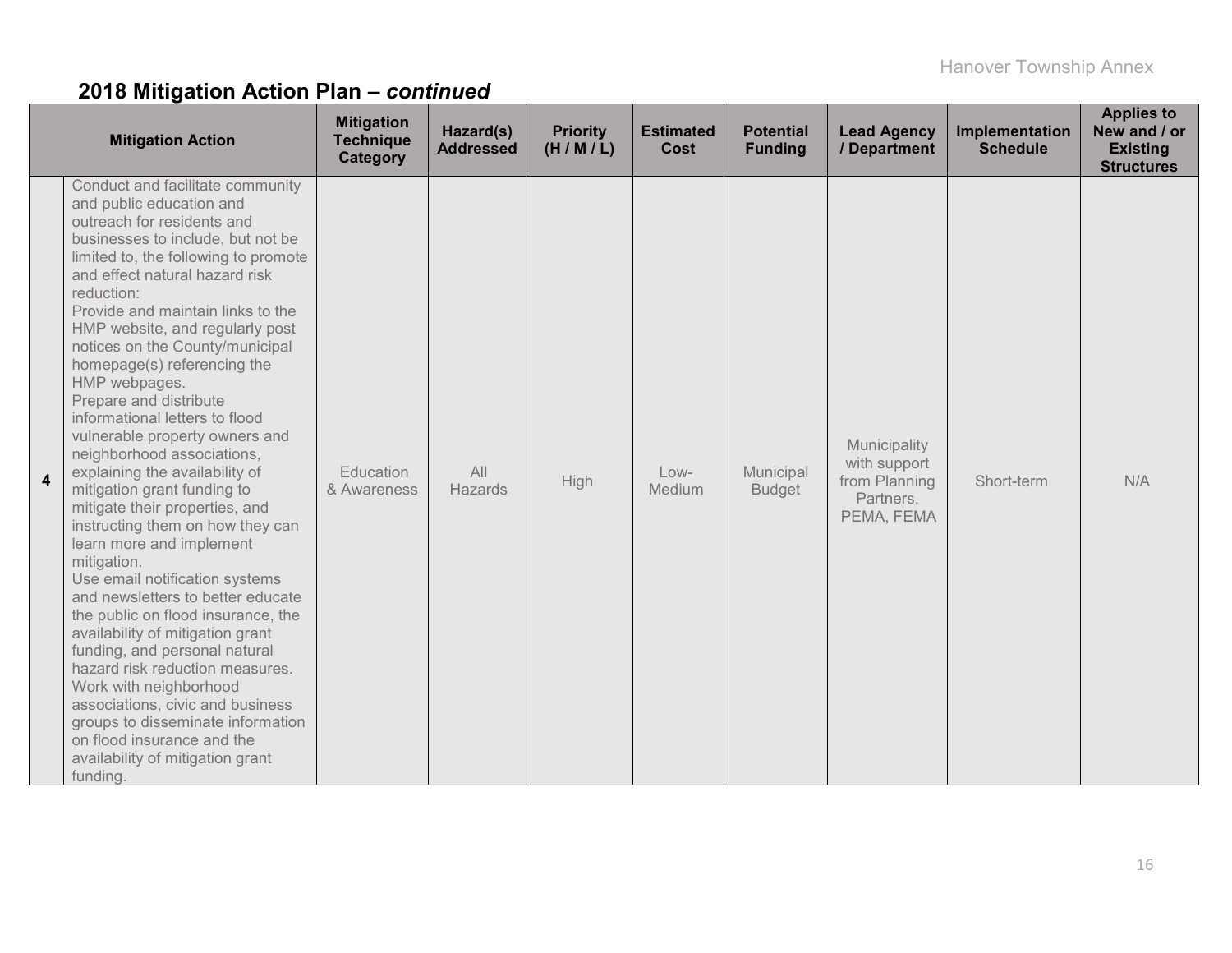|                | <b>Mitigation Action</b>                                                                                                                                                                                                                                                                                                                                                                                           | <b>Mitigation</b><br><b>Technique</b><br>Category | Hazard(s)<br><b>Addressed</b>                       | <b>Priority</b><br>(H/M/L) | <b>Estimated</b><br>Cost | <b>Potential</b><br><b>Funding</b> | <b>Lead Agency</b><br>/ Department                                                                                           | Implementation<br><b>Schedule</b>       | <b>Applies to</b><br>New and / or<br><b>Existing</b><br><b>Structures</b> |
|----------------|--------------------------------------------------------------------------------------------------------------------------------------------------------------------------------------------------------------------------------------------------------------------------------------------------------------------------------------------------------------------------------------------------------------------|---------------------------------------------------|-----------------------------------------------------|----------------------------|--------------------------|------------------------------------|------------------------------------------------------------------------------------------------------------------------------|-----------------------------------------|---------------------------------------------------------------------------|
| 5              | Begin and/or continue the<br>process to adopt higher<br>regulatory standards to manage<br>flood risk (i.e. increased<br>freeboard, cumulative substantial<br>damage/improvements) and<br>sinkhole risk (e.g. carbonate<br>bedrock standards)                                                                                                                                                                       | Local plans<br>&<br>Regulations                   | Flood:<br>Subsidence/<br>Sinkholes                  | <b>High</b>                | Low                      | Municipal<br><b>Budget</b>         | Municipality<br>(via Municipal<br>Engineer/NFIP<br>Floodplain<br>Administrator)<br>with support<br>from PEMA,<br><b>FEMA</b> | Short-term                              | New &<br>Existing                                                         |
| 6              | Determine if a Community<br>Assistance Visit (CAV) or<br><b>Community Assistance Contact</b><br>(CAC) is needed, and schedule if<br>needed.                                                                                                                                                                                                                                                                        | Local plans<br>ୡ<br>Regulations                   | Flood,<br>Windstorm/<br>Tornado,<br>Winter<br>Storm | Medium                     | Low                      | Municipal<br><b>Budget</b>         | <b>NFIP</b><br>Floodplain<br>Administrator<br>with support<br>from PA DEP,<br>PEMA, FEMA                                     | Short-term<br>$(1$ year)                | N/A                                                                       |
| $\overline{7}$ | Have designated NFIP Floodplain<br>Administrator (FPA) become a<br>Certified Floodplain Manager<br>through the ASFPM and/or<br>pursue relevant continuing<br>education training such as FEMA<br>Benefit-Cost Analysis.                                                                                                                                                                                             | Local plans<br>&<br>Regulations                   | Flood,<br>Windstorm/<br>Tornado,<br>Winter<br>Storm | High                       | Low                      | Municipal<br><b>Budget</b>         | <b>NFIP</b><br>Floodplain<br>Administrator                                                                                   | Short-term<br>(depending on<br>funding) | N/A                                                                       |
| 8              | Participate in the Community<br>Rating System (CRS) to further<br>manage flood risk and reduce<br>flood insurance premiums for<br>NFIP policyholders. This shall<br>start with the submission to<br>FEMA-DHS of a Letter of Intent<br>to join CRS, followed by the<br>completion and submission of an<br>application to the program once<br>the community's current<br>compliance with the NFIP is<br>established. | Local plans<br>&<br>Regulations                   | Flood,<br>Windstorm/<br>Tornado,<br>Winter<br>Storm | Medium                     | Low                      | Municipal<br><b>Budget</b>         | <b>NFIP</b><br>Floodplain<br>Administrator<br>with support<br>from PADEP,<br>PEMA, FEMA                                      | Short-term<br>$(1$ year)                | N/A                                                                       |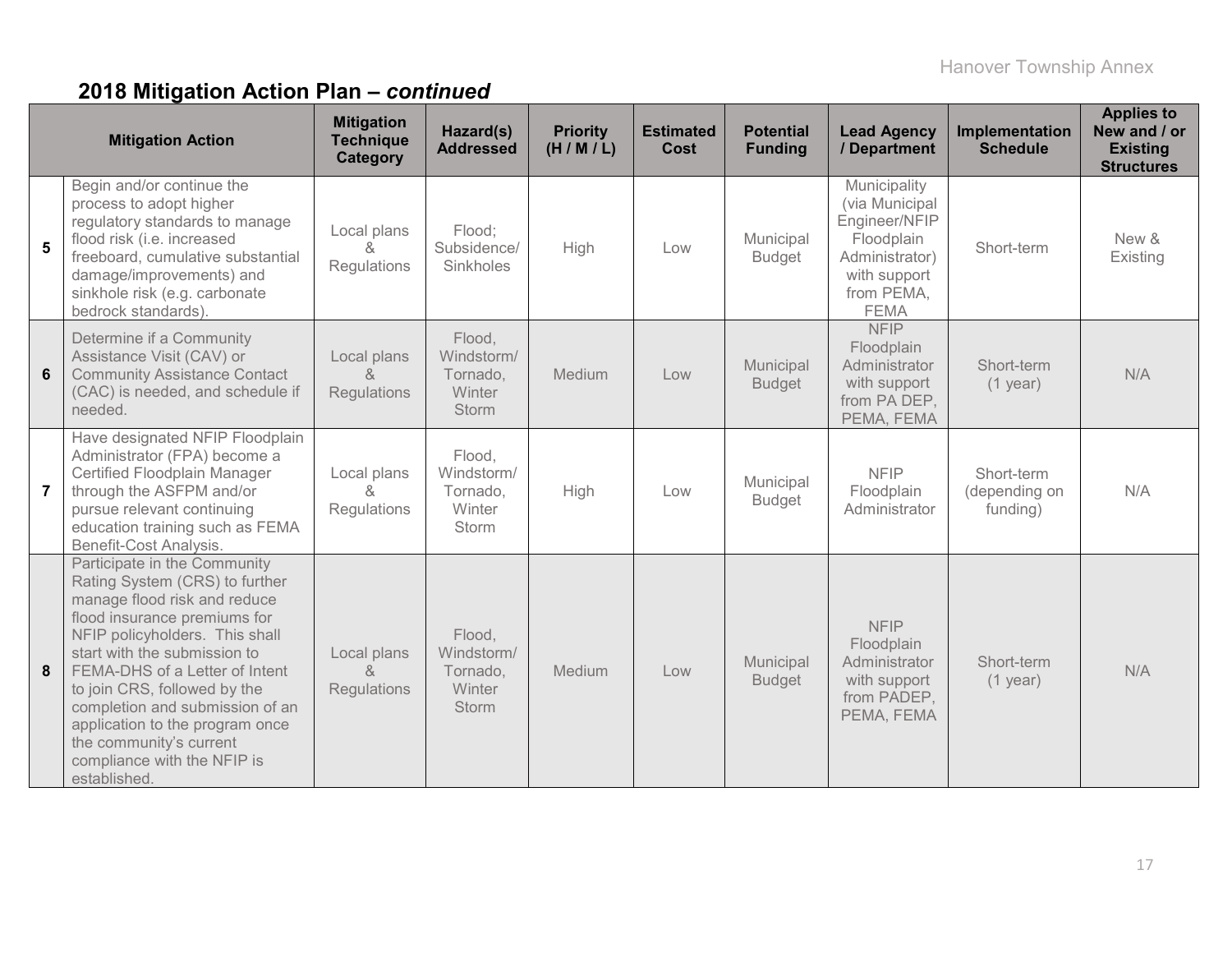|    | <b>Mitigation Action</b>                                                                                                                                                                                                                                                 | <b>Mitigation</b><br><b>Technique</b><br>Category | Hazard(s)<br><b>Addressed</b>                       | <b>Priority</b><br>(H/M/L) | <b>Estimated</b><br>Cost                  | <b>Potential</b><br><b>Funding</b>                                                                    | <b>Lead Agency</b><br>/ Department                                                                                                                                        | Implementation<br><b>Schedule</b> | <b>Applies to</b><br>New and / or<br><b>Existing</b><br><b>Structures</b> |
|----|--------------------------------------------------------------------------------------------------------------------------------------------------------------------------------------------------------------------------------------------------------------------------|---------------------------------------------------|-----------------------------------------------------|----------------------------|-------------------------------------------|-------------------------------------------------------------------------------------------------------|---------------------------------------------------------------------------------------------------------------------------------------------------------------------------|-----------------------------------|---------------------------------------------------------------------------|
| 9  | Obtain and archive elevation<br>certificates for NFIP compliance.                                                                                                                                                                                                        | Local plans<br>&<br>Regulations                   | Flood,<br>Windstorm/<br>Tornado,<br>Winter<br>Storm | High                       | Low                                       | Local<br><b>Budget</b>                                                                                | <b>NFIP</b><br>Floodplain<br>Administrator                                                                                                                                | Ongoing                           | N/A                                                                       |
| 10 | Continue to support the<br>implementation, monitoring,<br>maintenance, and updating of this<br>Plan, as defined in Section 7.0                                                                                                                                           | All<br>Categories                                 | All Hazards                                         | High                       | $Low -$<br>High (for<br>5-year<br>update) | Local<br>Budget,<br>possibly<br><b>FEMA</b><br>Mitigation<br>Grant<br>Funding for<br>5-year<br>update | Municipality<br>(via mitigation<br>planning point<br>of contacts)<br>with support<br>from Planning<br>Partners<br>(through their<br>Points of<br>Contact),<br><b>PEMA</b> | Ongoing                           | New &<br>Existing                                                         |
| 11 | Complete the ongoing updates of<br>the Comprehensive Emergency<br><b>Management Plans</b>                                                                                                                                                                                | Local plans<br>$\alpha$<br>Regulations            | All Hazards                                         | High                       | Low                                       | Local<br><b>Budget</b>                                                                                | Municipality<br>with support<br>from PEMA                                                                                                                                 | Ongoing                           | New &<br>Existing                                                         |
| 12 | Create/enhance/maintain mutual<br>aid agreements with neighboring<br>communities for continuity of<br>operations.                                                                                                                                                        | All<br>Categories                                 | All Hazards                                         | High                       | Low                                       | Local<br><b>Budget</b>                                                                                | Municipality<br>with support<br>from<br>Surrounding<br>municipalities<br>and County                                                                                       | Ongoing                           | New &<br>Existing                                                         |
| 13 | Develop and maintain capabilities<br>to process FEMA/PEMA<br>paperwork after disasters;<br>qualified damage assessment<br>personnel - Improve post-<br>disaster capabilities - damage<br>assessment; FEMA/PEMA<br>paperwork compilation,<br>submissions, record keeping. | Education<br>& Awareness                          | All Hazards                                         | Medium                     | Medium                                    | Local<br>budget                                                                                       | Municipality<br>with support<br>from County,<br>PEMA, FEMA                                                                                                                | Short-term                        | N/A                                                                       |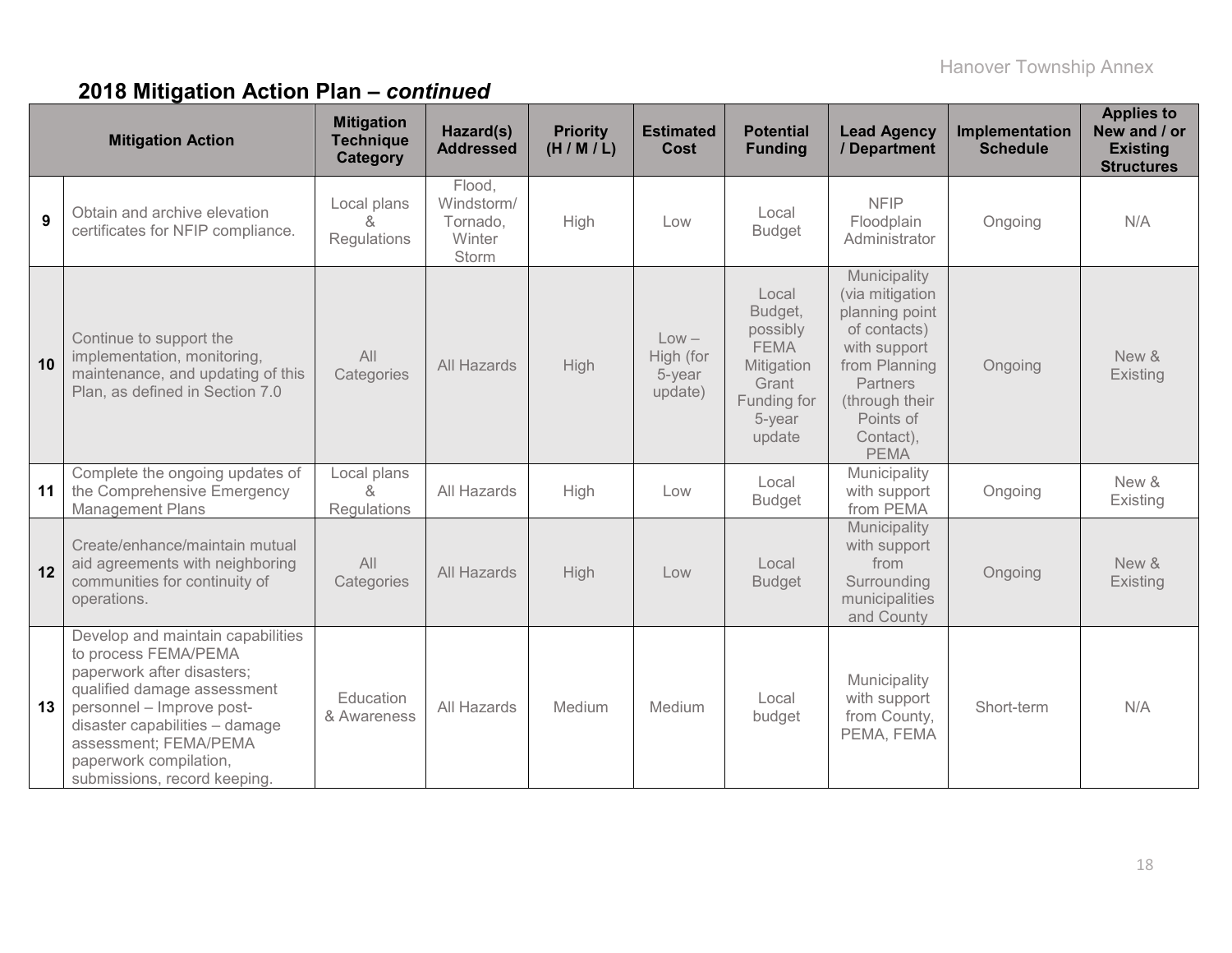|    | <b>Mitigation Action</b>                                                                                                                                                                                                                                                          | <b>Mitigation</b><br><b>Technique</b><br>Category        | Hazard(s)<br><b>Addressed</b>                   | <b>Priority</b><br>(H/M/L) | <b>Estimated</b><br>Cost | <b>Potential</b><br><b>Funding</b>                       | <b>Lead Agency</b><br>/ Department                                               | Implementation<br><b>Schedule</b>                  | <b>Applies to</b><br>New and / or<br><b>Existing</b><br><b>Structures</b> |
|----|-----------------------------------------------------------------------------------------------------------------------------------------------------------------------------------------------------------------------------------------------------------------------------------|----------------------------------------------------------|-------------------------------------------------|----------------------------|--------------------------|----------------------------------------------------------|----------------------------------------------------------------------------------|----------------------------------------------------|---------------------------------------------------------------------------|
| 14 | Work with regional agencies (i.e.<br>County and PEMA) to help<br>develop damage assessment<br>capabilities at the local level<br>through such things as training<br>programs, certification of qualified<br>individuals (e.g. code officials,<br>floodplain managers, engineers). | Education<br>& Awareness                                 | <b>All Hazards</b>                              | Medium                     | Medium                   | Local<br>budget,<br><b>FEMA HMA</b><br>grant<br>programs | Municipality<br>with support<br>from County,<br><b>PEMA</b>                      | Short-, long-<br>term<br>(depending on<br>funding) | N/A                                                                       |
| 15 | Coordinate with the County<br><b>Emergency Management Agency</b><br>and PA Department of Health,<br>which is responsible for setting up<br>points of distribution and<br>providers for immunizations.                                                                             | Local plans<br>Regulations                               | Pandemic<br>and<br>Infectious<br><b>Disease</b> | Medium                     | Low                      | Municipal<br><b>Budget</b>                               | Municipality,<br>working with<br>County EMA<br>and PA<br>Department of<br>Health | Ongoing                                            | N/A                                                                       |
| 16 | Devise an employee vaccination<br>and immunization plan to prevent<br>an outbreak within the municipal<br>employee ranks.                                                                                                                                                         | Local plans<br>$\mathcal{R}_{\mathbf{z}}$<br>Regulations | Pandemic<br>and<br>Infectious<br><b>Disease</b> | Medium                     | Low                      | Municipal<br><b>Budget</b>                               | Municipality                                                                     | Short-term                                         | N/A                                                                       |
| 17 | Devise a municipal continuity of<br>operations plan to keep essential<br>services running in the event that<br>a significant portion of the<br>workforce is affected.                                                                                                             | Local plans<br>$\mathcal{R}_{\mathbf{z}}$<br>Regulations | Pandemic<br>and<br>Infectious<br><b>Disease</b> | Medium                     | Low                      | Municipal<br><b>Budget</b>                               | Municipality                                                                     | Short-term                                         | N/A                                                                       |
| 18 | Devise a public education and<br>outreach plan regarding disease<br>prevention.                                                                                                                                                                                                   | Education<br>& Awareness                                 | Pandemic<br>and<br>Infectious<br><b>Disease</b> | Medium                     | Low                      | Municipal<br><b>Budget</b>                               | Municipality                                                                     | Ongoing                                            | N/A                                                                       |
| 19 | Provide education and outreach<br>to residents regarding how to<br>prevent the spread of invasive<br>species, including quarantine<br>procedures.                                                                                                                                 | Education<br>& Awareness                                 | Invasive<br>Species                             | High                       | Low                      | Municipal<br><b>Budget</b>                               | Municipality                                                                     | Ongoing                                            | N/A                                                                       |
| 20 | Develop a neighborhood cleanup<br>plan designed to remove<br>discarded tires, trash and other<br>items in which standing water can<br>form.                                                                                                                                       | Education<br>& Awareness                                 | Invasive<br>Species                             | High                       | Low                      | Municipal<br><b>Budget</b>                               | Municipality                                                                     | Short-term                                         | N/A                                                                       |